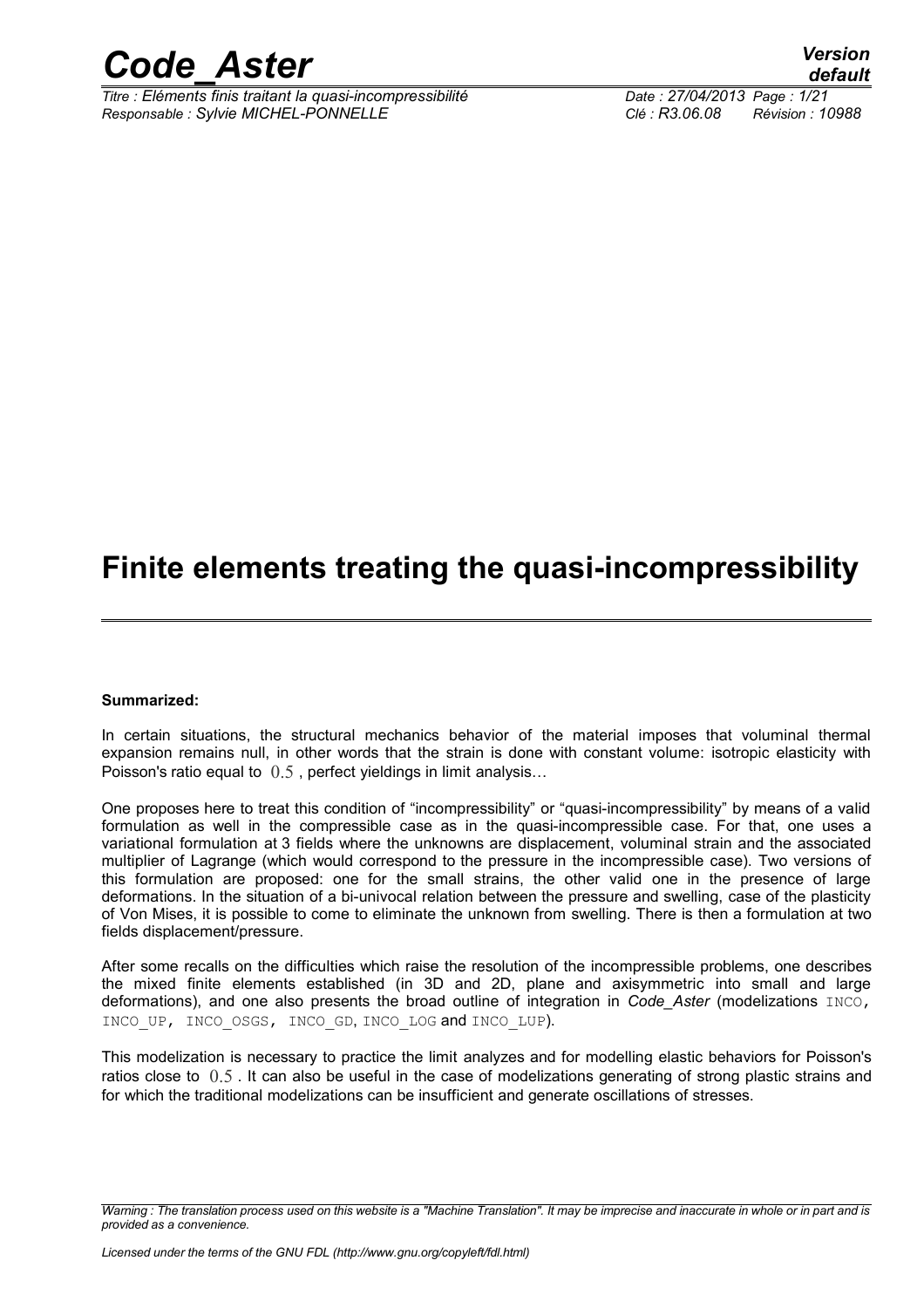*Titre : Eléments finis traitant la quasi-incompressibilité Date : 27/04/2013 Page : 2/21 Responsable : Sylvie MICHEL-PONNELLE Clé : R3.06.08 Révision : 10988*

### **Contents**

| 4.1 general Presentation of the incompressible element into small déformations13 |
|----------------------------------------------------------------------------------|
| 4.2 general Presentation of the incompressible element into large déformations14 |
|                                                                                  |
|                                                                                  |
|                                                                                  |
|                                                                                  |
|                                                                                  |
|                                                                                  |
|                                                                                  |
|                                                                                  |

*Warning : The translation process used on this website is a "Machine Translation". It may be imprecise and inaccurate in whole or in part and is provided as a convenience.*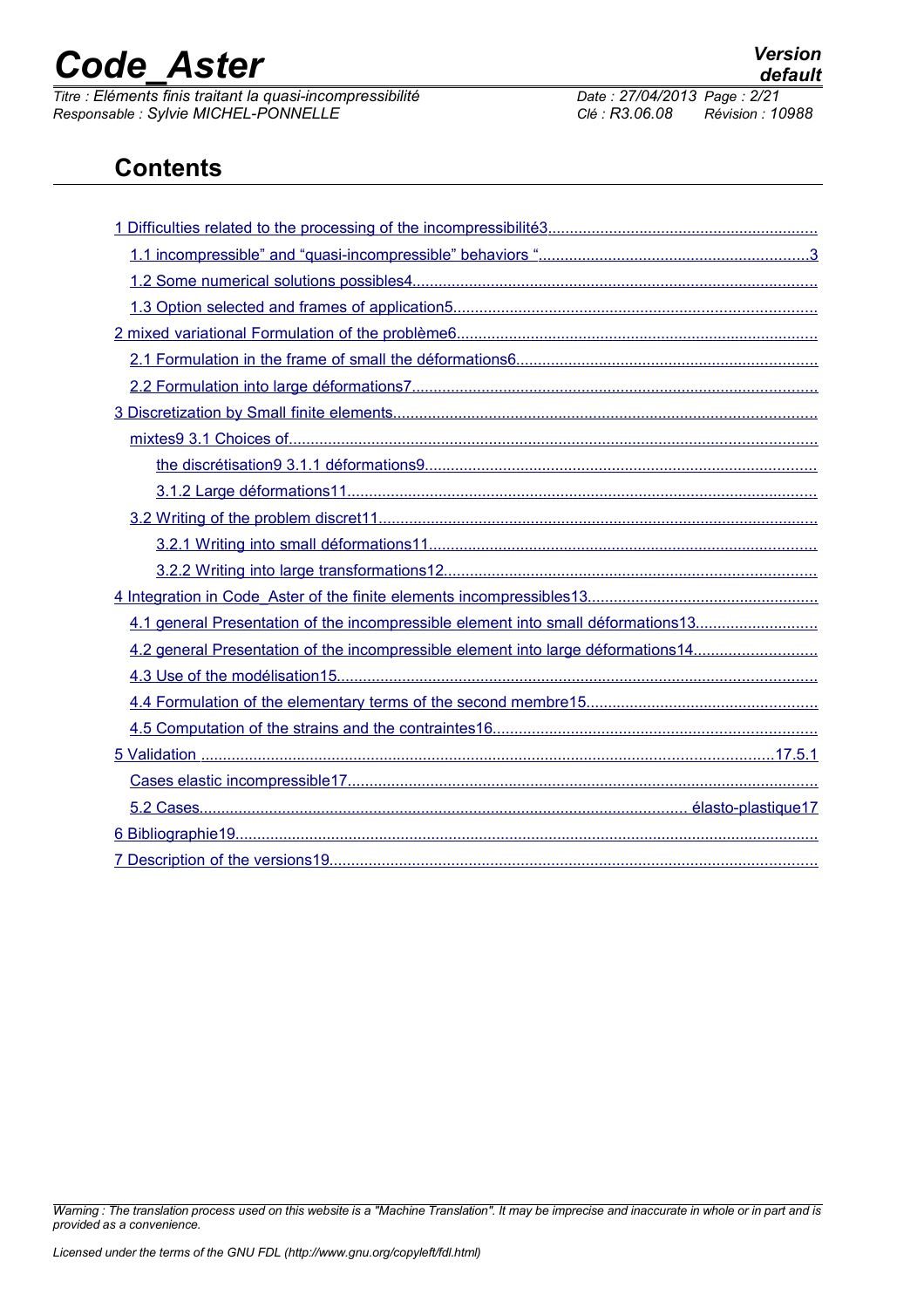*Titre : Eléments finis traitant la quasi-incompressibilité Date : 27/04/2013 Page : 3/21 Responsable : Sylvie MICHEL-PONNELLE Clé : R3.06.08 Révision : 10988*

### <span id="page-2-0"></span>**1 Difficulties related to the processing of the incompressibility**

In certain situations, the structural mechanics behavior of the material imposes that the strain is done with constant volume. The materials having this property of NON-dilatancy are often qualified "incompressible" materials. We will see that these problems pose two types of difficulties. The first difficulty is related to the writing of the condition of incompressibility, second is related to the numerical problems which this stress generates. These difficulties are found when the material is quasi-incompressible.

One reasons here in small disturbances but the problem remains the same one in the frame of the finished transformations.

### **1.1 Incompressible" and "quasi-incompressible" behaviors the "**

<span id="page-2-1"></span>In the frame of the mechanics of the continuums, strain of an isochoric type is characterized by the fact that the gradient of the transformation *F* is such that  $J = det(F) = 1$ . If one places oneself in the frame of the small disturbances, the preceding condition is reduced to:

$$
tr(\boldsymbol{\varepsilon}) = div \, u = 0
$$

The tensor  $\epsilon$  is thus only deviatoric:  $\epsilon = \epsilon^{\,D}$  .

It results from it that in the case of isotropic materials, the invariant  $tr(\varepsilon)$  (or  $det(F)$ ) does not intervene in the statement of the density of free energy  $_{(D)}$ ; thus in the case of incompressible elasticity in HP, one has simply:

$$
\varphi(\boldsymbol{\varepsilon}) = \mu \boldsymbol{\varepsilon}^{\boldsymbol{D}} \colon \boldsymbol{\varepsilon}^{\boldsymbol{D}}
$$

This density makes it possible to express only the deviatoric part of the tensor of the stresses:

<span id="page-2-2"></span>
$$
\sigma^{\,D}\!=\!2\,\mu\,\varepsilon^{\,D}
$$

In fact, the stress is defined in a constant close  $p$  which is opposite average pressure:

$$
\sigma = 2 \mu \varepsilon^D + p \, I \tag{1.1-1}
$$

**Note::** 

*Incompressible isotropic elasticity is of course a borderline case of isotropic elasticity with a Poisson's ratio*  $v = \frac{E}{2}$  $2v$ −1 *tending towards* 0.5 *.* 

*There is not that the elastic materials whose Poisson's ratio is equal or slightly lower than* 0.5 *which utilizes the condition of incompressibility. Thus, it intervenes also in the case of*

*plastic rigid material*   $\partial \Phi$  $\left(\frac{\partial \Psi}{\partial \ln \sigma}\right)$ . Indeed, one has in this case:  $\dot{\varepsilon} = \dot{\lambda} \frac{\partial \Phi}{\partial \varepsilon}$ *;*  $\dot{\lambda} \ge 0$  *;*  $\Phi \le 0$  *;*  $\dot{\lambda} \Phi = 0$ 

*What leads to the condition of incompressibility*  $tr(\dot{\varepsilon}) = 0$ .

*In addition, in the case of elastoplasticity, when plastic strains become largely higher than the elastic strain, one finds oneself in an almost incompressible case with*  $tr(\varepsilon) \simeq 0$ .

*Lastly, the materials checking a behavior model of the type NORTON-HOFF (model used for computations of limit analysis [R7.07.01]) show also the characteristic of incompressibility:*  $\epsilon(\nu) = \alpha (\sigma_{eq})^{n-1} \sigma^D$  avec  $n \ge 1$  et  $\alpha > 0$ 

 $\partial$   $\sigma$ 

*Warning : The translation process used on this website is a "Machine Translation". It may be imprecise and inaccurate in whole or in part and is provided as a convenience.*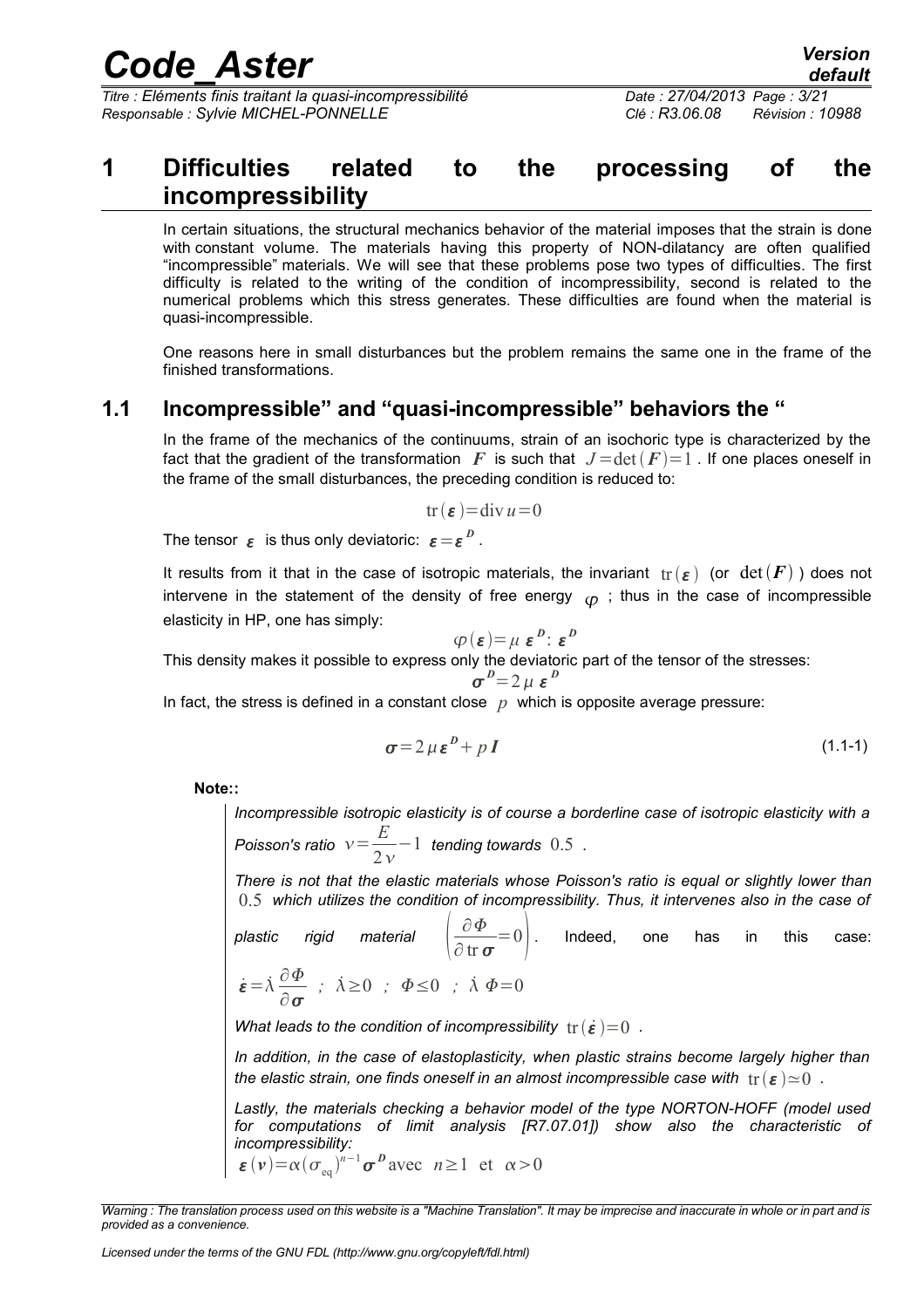*Titre : Eléments finis traitant la quasi-incompressibilité Date : 27/04/2013 Page : 4/21 Responsable : Sylvie MICHEL-PONNELLE Clé : R3.06.08 Révision : 10988*

*default*

where  $\sigma_{\text{eq}} = \sqrt{\frac{3}{2}}$ 2  $\sigma^{\scriptscriptstyle D}$  *c*  $\sigma^{\scriptscriptstyle D}$  is the equivalent stress of Von Mises.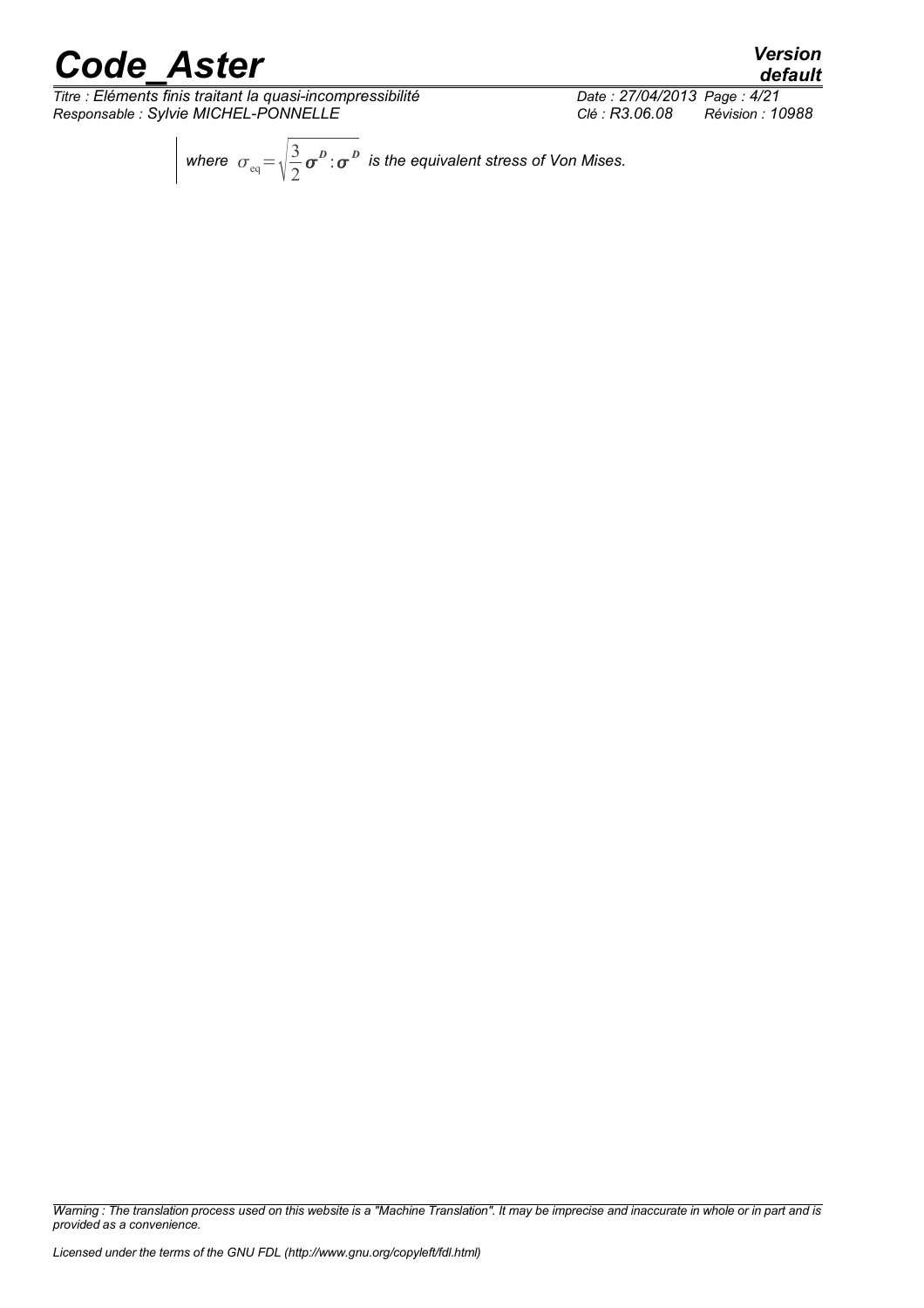*Titre : Eléments finis traitant la quasi-incompressibilité Date : 27/04/2013 Page : 5/21 Responsable : Sylvie MICHEL-PONNELLE Clé : R3.06.08 Révision : 10988*

### **1.2 Some possible numerical solutions**

<span id="page-4-0"></span>If one wants to treat the condition of incompressibility exactly, we saw it, the stress is not completely determined from the strain (cf [éq [1.1-1\]](#page-2-2)). It is thus necessary to use a mixed formulation, i.e. to introduce (at least) another unknown of the problem which will make it possible to determine the tensor of the stresses completely. Several alternatives are possible, simplest consisting in imposing the condition of incompressibility using a multiplier of Lagrange which is then the pressure *p* .

#### **Note:**

*If one chooses a procedure of penalization, one is reduced to the quasi-incompressible case and thus to the difficulties evoked below.* 

One can also, in particular in the case of linear elasticity, to choose to make the material slightly compressible. In this way, the stress is entirely defined starting from displacement and the use of a mixed formulation is not essential any more. On the other hand, the resolution of these problems with the conventional finite elements in displacement, raises numerical difficulties. Indeed, the kinematical stress that a strain with constant volume represents is very strong, even too strong if the degrees of freedom of the element are not important enough. Thus, the triangle with 3 nodes can present phenomena of blocking, i.e. the "mesh" cannot become deformed. In a less extreme way, most classical elements, in particular linear, behaves in an abnormally rigid way. New elements must thus be used in order to "slacken" the system. These elements can lean on various types of formulation:

- only in mixed
- displacement: displacements/forced, displacements/pressures, strains/forced, voluminal displacements/pressures/thermal expansions,…

In all the cases, if one does not take there keeps, one can have numerical difficulties. Several tracks are used to facilitate the strain of the elements:

- to use under-integration makes it possible to improve the results but it presents a disadvantage: it can lead to the appearance of parasitic modes or hourglass. To solve this problem, one can is to enrich the stiffness matrix thanks to matrixes by stabilization which come to neutralize the hourglass modes, that is to say to use methods of projection which consist in projecting in a smaller space the condition of incompressibility in order to eliminate the phenomena of blocking. Most known is the method B-Bar [bib1],
- enhance the element using additional degrees of freedom: one speaks then about methods with increased strains, modes incompatible..., [bib2]

*Warning : The translation process used on this website is a "Machine Translation". It may be imprecise and inaccurate in whole or in part and is provided as a convenience.*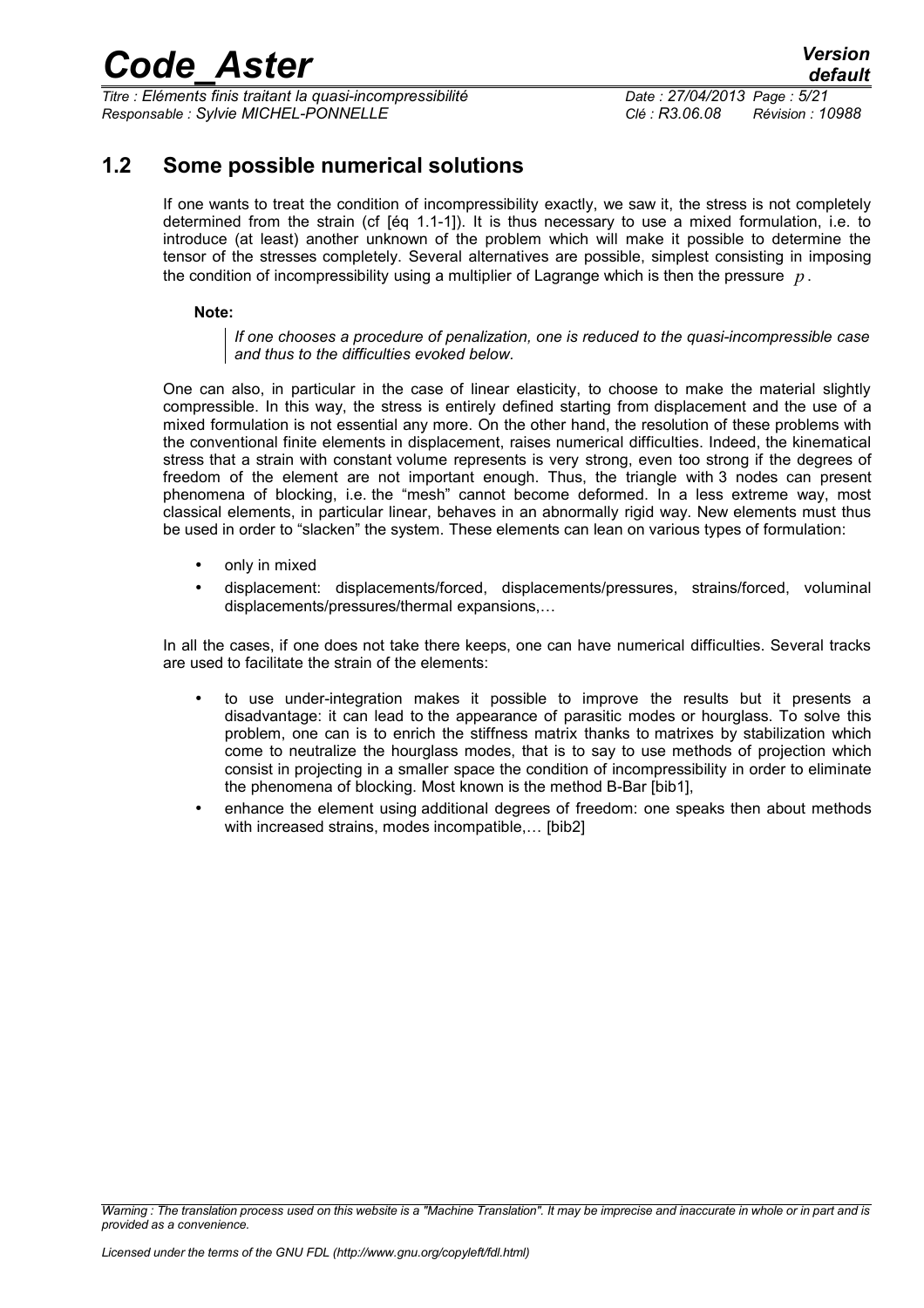*Titre : Eléments finis traitant la quasi-incompressibilité Date : 27/04/2013 Page : 6/21 Responsable : Sylvie MICHEL-PONNELLE Clé : R3.06.08 Révision : 10988*

*default*

### **1.3 Option selected and frames of application**

<span id="page-5-0"></span>We chose here to choose a formulation which covers theincompressible one as well (until the incompressible one) that the compressible one. For that, the term  $tr(\varepsilon)$  is treated like an independent variable. With the multiplier of Lagrange associated, that led to a formulation with 3 or 2 fields. A version large deformations was also developed on the same principle. In this case, the variable independent related to the condition of incompressibility is not any more  $tr(\varepsilon)$  but  $J = det(F)$ .

The advantage of the formulation at 3 fields compared to the version at 2 fields east qu `it makes it possible to use in a transparent way all the elastoplastic constitutive laws available in Aster (not need to separate the deviatoric part and the spherical part of the tensor of the stresses). It is thus not restricted with the elasticity or the elastoplasticity of Von Mises. On the other hand, it introduces a large number of additional degrees of freedom. Some is the formulation selected, one will not be able to treat the case where the Poisson's ratio is strictly equal to  $0.5$ , because one uses for the

computation of the elastic stress the term  $\frac{EV}{(1+e^{-\lambda})^2}$  $(1+\nu)(1-2\nu)$  $\mathrm{tr}\left(\boldsymbol{\varepsilon}\right)$  , whose denominator is null when

 $v=0.5$ .

Consequently, formulations INCO **must be used** :

- to deal with the problems of limit analysis for which one supposes that flow is done with constant volume [R7.07.01],
- for dealing with elastic problems of which the Poisson's ratio is higher than  $0.45$ .

They can also be used:

• to deal with the problems where plastic strains are important, which generates oscillations on the level of the stresses (example: in the case of computations on notched samples). Of course, this formulation being more expensive than the formulation in classical displacement, it is to be held for the case which poses problem and where one is interested in the values of the stresses (one can initially try to use under-integrated quadratic elements which improve already the solution).

*Warning : The translation process used on this website is a "Machine Translation". It may be imprecise and inaccurate in whole or in part and is provided as a convenience.*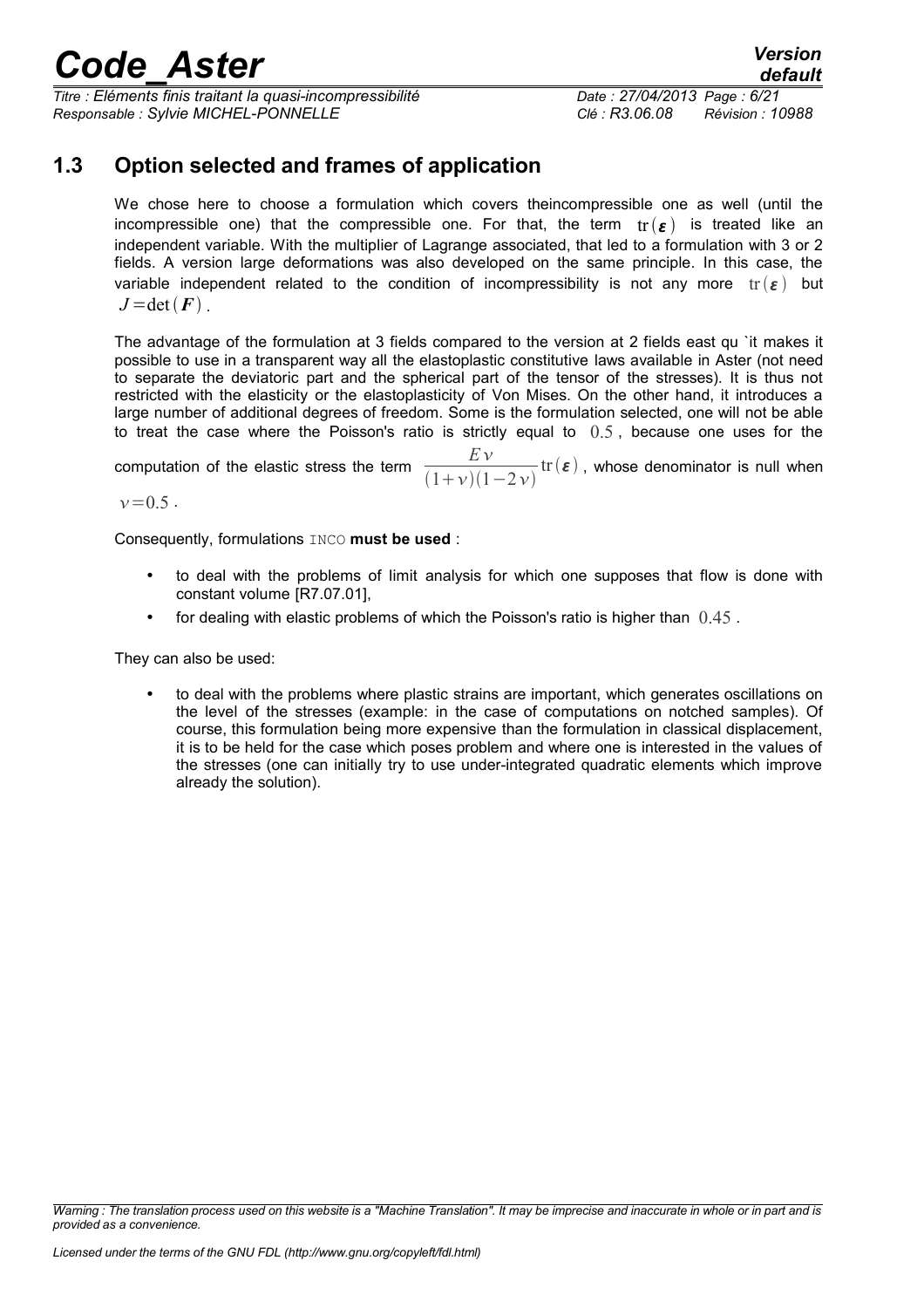*Titre : Eléments finis traitant la quasi-incompressibilité Date : 27/04/2013 Page : 7/21 Responsable : Sylvie MICHEL-PONNELLE Clé : R3.06.08 Révision : 10988*

### <span id="page-6-1"></span>**2 Mixed variational formulation of the problem**

#### **2.1 Formulation in the frame of the small strains**

<span id="page-6-0"></span>Is a solid  $\Omega$  subjected to:

- •a field of displacement imposed  $u = u_0$  on  $\Gamma_u$
- •a stress field imposed  $t = \sigma$ .  $n = t_0$  on  $\Gamma_t$
- •a voluminal field of force  $f$  on  $\Omega$

In the classical case of the finite elements in displacement (modelization  $3D$  or  $D$  PLAN or AXIS in *Code\_Aster*), when the problem derives from an energy, the solved problem is the following:

to find  $u \in V$  with  $\sigma$  checking the behavior model, which minimizes potential energy:

$$
\Pi(u) = \frac{1}{2} \int_{\Omega} \sigma : \varepsilon \, d \Omega - \int_{\Omega} f \cdot u \, d \Omega - \int_{\Gamma_{\varepsilon}} t \cdot u \, d \Gamma
$$

As we explained to [§1], this formulation is not appropriate when one seeks to approach the incompressible solution, i.e. of the condition  $div(u)=0$  or  $tr(\varepsilon)=0$ . To circumvent this difficulty, a solution is to separately treat the spherical part of the tensor of the strains (the part which poses numerical problems) and its deviatoric part. One will thus have:

$$
\varepsilon(u,g) = \varepsilon^{D}(u) + \frac{g}{3}I \text{ where } \varepsilon^{D}(u) = \varepsilon(u) - \frac{1}{3}tr(\varepsilon(u))I \text{ and } g = tr(\varepsilon(u))
$$
\n(2.1-1)

the preceding problem is thus brought back to the resolution of a problem to 2 variables,  $\boldsymbol{u}$  and  $\boldsymbol{g}$ , under the stress  $g=tr ( \epsilon (u))$ . It can be brought back to the resolution of an unconstrained problem by introducing a multiplier of Lagrange *p* ; he is written:

to find  $u \in V$ , *p* and *g* solutions of the problem of POINT-saddles for the Lagrangian one:

$$
\mathcal{L}(\boldsymbol{u}, p, g) = \int_{\Omega} \left[ \boldsymbol{\sigma} : \left( \boldsymbol{\varepsilon}^{\boldsymbol{D}}(\boldsymbol{u}) + \frac{g}{3} \boldsymbol{I} \right) + p \left( \mathrm{div}(\boldsymbol{u}) - g \right) \right] d \Omega - \int_{\Omega} \boldsymbol{f} \cdot \boldsymbol{u} d \Omega - \int_{\Gamma_{i}} \boldsymbol{t} \cdot \boldsymbol{u} d \Gamma
$$
 (2.1-2)

This problem can be solved, by writing the conditions of optimality:

$$
\frac{\partial \mathcal{L}}{\partial u} = \int_{\Omega} (\sigma^D + pI) : \delta \varepsilon \, d\Omega - \int_{\Omega} f \cdot \delta u \, d\Omega - \int_{\Gamma_t} t \cdot \delta u \, d\Gamma = 0
$$
\n
$$
\frac{\partial \mathcal{L}}{\partial p} = \int_{\Omega} (\text{div}(u) - g) \delta p \, d\Omega = 0
$$
\n
$$
\frac{\partial \mathcal{L}}{\partial g} = \int_{\Omega} \left( \frac{1}{3} \text{tr}(\sigma) - p \right) \delta g \, d\Omega = 0
$$
\n(2.1-3)

**Note:**

<span id="page-6-2"></span>*the first equation corresponds to the balance equation, the second equation translates the kinematic relation binding g to u , the third equation gives the statement of the multiplier*

*Licensed under the terms of the GNU FDL (http://www.gnu.org/copyleft/fdl.html)*

*Warning : The translation process used on this website is a "Machine Translation". It may be imprecise and inaccurate in whole or in part and is provided as a convenience.*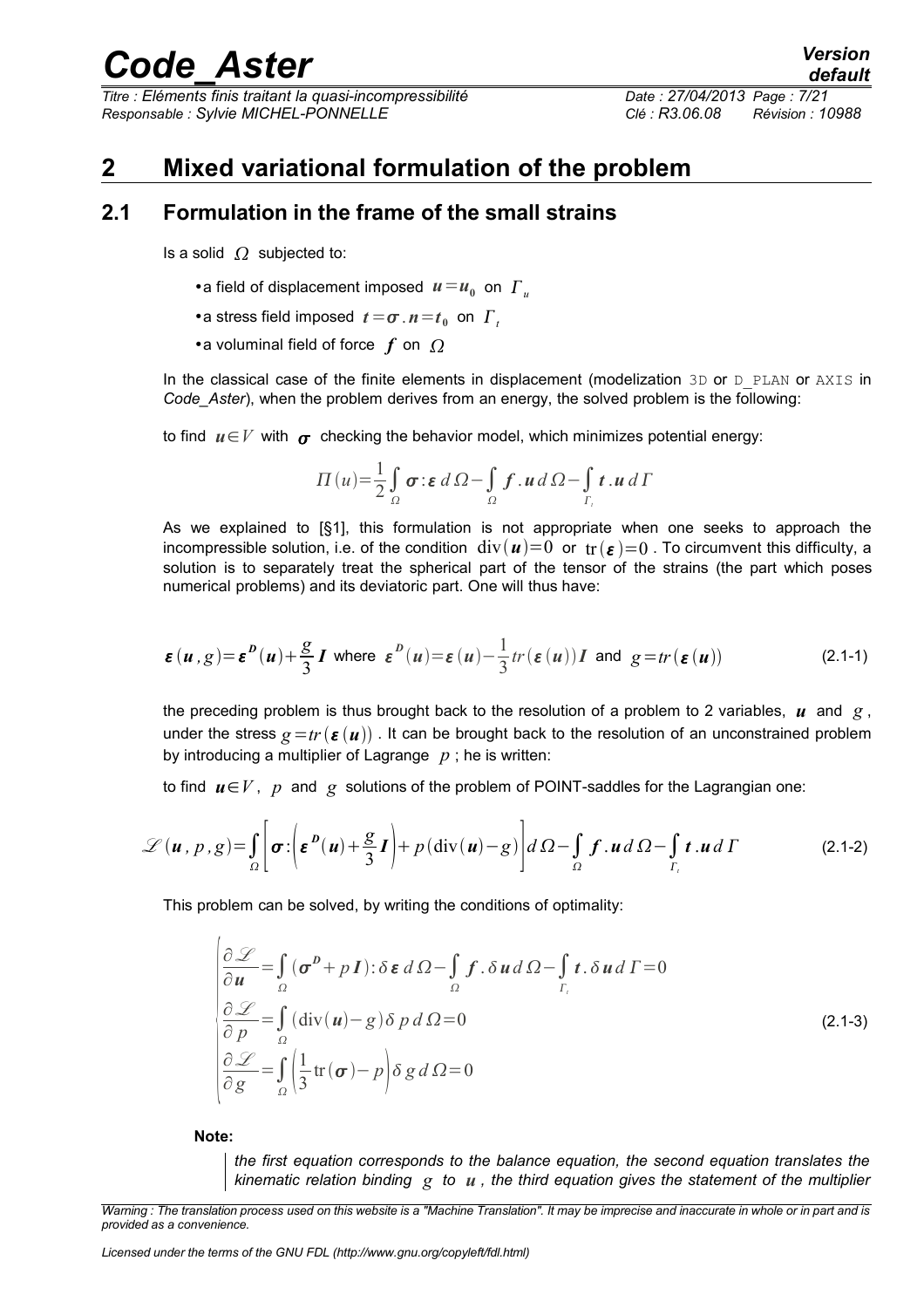*Titre : Eléments finis traitant la quasi-incompressibilité Date : 27/04/2013 Page : 8/21 Responsable : Sylvie MICHEL-PONNELLE Clé : R3.06.08 Révision : 10988*

*default*

*of Lagrange p , when the problem does not derive from an energy, one can directly use the system of equations [éq [2.1-3\]](#page-6-2).*

If there exists a bi-univocal relation between the pressure and swelling such as for example for an elastoplastic material with a plasticity criterion of the type von Mises, it is possible to clarify swelling and thus to remove the third equation of the system [éq [2.1-3\]](#page-6-2). One then obtains the system of two equations to two unknowns which follows:

$$
\int_{\Omega} (\sigma^p + pI) : \delta \varepsilon \, d\Omega - \int_{\Omega} f \cdot \delta u \, d\Omega - \int_{\Gamma_i} t \cdot \delta u \, d\Gamma = 0
$$
\n
$$
\int_{\Omega} (\text{div}(\mathbf{u}) - \frac{p}{\kappa}) \delta \, p \, d\Omega = 0
$$
\n(2.1-4)

Where  $K$  is the modulus of compressibility.

#### **2.2 Formulation in large deformations**

<span id="page-7-0"></span>As for the small strains, it is possible to propose a variational formulation valid for the large deformations. The principle is identical, but one is based in this case on the decomposition of the

fensor gradient of the transformation  $\mathbf{F} = \mathbf{I} + \frac{\partial \mathbf{u}}{\partial \mathbf{v}}$  $\frac{\partial}{\partial} \frac{x}{X}$  suggested by Flory [bib3]:

$$
F = Fs \overline{F} \text{ with } Fs = J1/3 I \text{ et } \overline{F} = J-1/3 F \text{ et } J = \det(F)
$$

the idea there still, is to enrich the kinematics by the means of a variable of swelling *g* , a priori independent of displacements, and slightly related to the variation of volume by a weak relation:

$$
B(J) \underset{\text{faible}}{\approx} B \circ A(g) = B(A(g))
$$

Several relations were tested:

$$
\begin{cases}\nJ=1+g \\
J^2=1+g \\
\ln(J)=g \\
J=\exp(g)\n\end{cases}
$$

For certain simulations, small differences were observed. For the elements INCO GD, it is finally the linear relation which was established in the code: therefore, in version 9,  $B(J)=J$  and  $A(g)=1+g$ . For the elements INCO LOG, it is the relation in logarithm which was retained.

Nevertheless, this choice not being inevitably final, one proposes to write the problem in the general case. An enriched deformation gradient is thus introduced:

$$
\tilde{F} = \left(\frac{A(g)}{J}\right)^{\frac{1}{3}} F \tag{2.2-1}
$$

the weak formulation of the problem leans on the search of the point saddles the Lagrangian one  $\mathscr L$ , in which the multiplier of Lagrange *p* and a third field *g* , independent of both others, ensuring in a weak way that the relation enters  $J$  and  $g$  is checked:

$$
\mathscr{L}(\boldsymbol{u}, g, p) = \int_{\Omega_0} \psi(\boldsymbol{\tilde{F}}) d\Omega_0 - W_{ext}(\boldsymbol{u}) + \int_{\Omega_0} p[B(J) - B \circ A(g)] d\Omega_0
$$
\n(2.2-2)

*Licensed under the terms of the GNU FDL (http://www.gnu.org/copyleft/fdl.html)*

*Warning : The translation process used on this website is a "Machine Translation". It may be imprecise and inaccurate in whole or in part and is provided as a convenience.*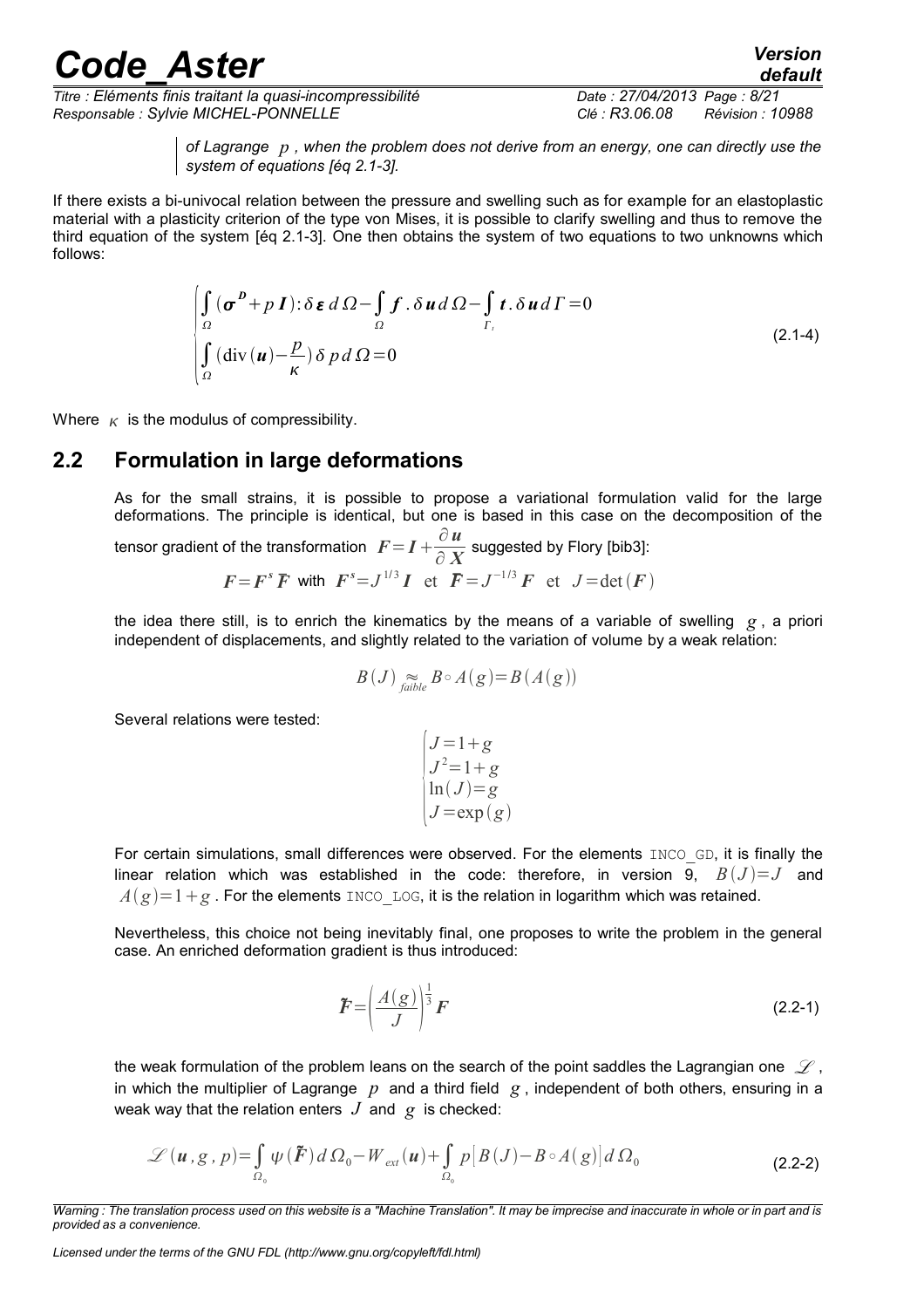*Titre : Eléments finis traitant la quasi-incompressibilité Date : 27/04/2013 Page : 9/21 Responsable : Sylvie MICHEL-PONNELLE Clé : R3.06.08 Révision : 10988*

where  $W_{ext}$  represents the potential of the external forces and  $\psi(\tilde{F})$  strain energy. This problem can be solved as in small strains by writing the conditions of optimality. The variation of Lagrangian is written:

$$
\delta \mathcal{L} = \int_{\Omega_0} \left[ \boldsymbol{P} : \delta \, \boldsymbol{\tilde{F}} + p \left( \frac{\partial \, B(J)}{\partial \, J} \right) \frac{\delta \, J}{J} - \frac{\partial \, B \circ A(g)}{\partial \, g} \delta \, g \right) + \delta \, p \left( B(J) - B \circ A(g) \right) \, d \, \Omega_0 - \delta \, W_{ext}(\boldsymbol{u}) \tag{2.2-3}
$$

with **P** the first tensor of the Piola-Kirchhoff stresses:

By injecting the variation of the transformation enriched and the statement by the stress of Kirchhoff  $\tau\!=\!P\,\tilde{F}^{T-t}$  , one obtains the following form for the variation of the Lagrangian one:

$$
\delta \mathcal{L} = \int_{\Omega_0} \left( \tau^d + p \frac{\partial B(J)}{\partial J} J I \right) : \delta L d \Omega_0
$$
  
+ 
$$
\int_{\Omega_0} \left( \frac{\text{tr}(\tau)}{3} \frac{\partial A(g) / \partial g}{\partial (g)} - p \frac{\partial B \circ A(g)}{\partial g} \right) \delta g d \Omega_0 + \int_{\Omega_0} |B(J) - B \circ A(g)| \delta p d \Omega_0
$$
 (2.2-4)  
- 
$$
\delta W_{ext}(\boldsymbol{u})
$$

where one introduced the eulerian gradient of displacement ( *x* the vector position at the end of the increment represents):

$$
\delta L = \frac{\partial \delta u}{\partial x} = \delta F . F^{-1}
$$

In short, the system to be solved is the following:

$$
\frac{\partial \mathcal{L}}{\partial u} = \int_{\Omega_0} \delta L \left[ \tau^d + p \frac{\partial B(J)}{\partial J} J I \right] d \Omega_0 - \delta W_{ext} = 0
$$
\n
$$
\frac{\partial \mathcal{L}}{\partial g} = \int_{\Omega_0} \delta g \left( \frac{\text{tr}(\tau)}{3} \frac{\partial A(g) / \partial g}{A(g)} - p \frac{\partial B \circ A(g)}{\partial g} \right) d \Omega_0 = 0
$$
\n
$$
\frac{\partial \mathcal{L}}{\partial p} = \int_{\Omega_0} \delta p |B(J) - B \circ A(g)| d \Omega_0 = 0
$$
\n(2.2-5)

**Note:** *:*

*The stress of Kirchhoff resulting from the constitutive law, is thus written*  $\tau = \tau^b + p \frac{\partial B(J)}{\partial I}$ ∂ *J J I*

*Licensed under the terms of the GNU FDL (http://www.gnu.org/copyleft/fdl.html)*

<span id="page-8-0"></span><sup>1</sup> acts there of a choice and one could just as easily have transported *P* by the compatible strain *F* instead of the enriched strain  $\tilde{F}$ . But the latter has the advantage of preserving the symmetry of the formulation in the elastic case. Moreover, it lends itself better to the architecture of a computer code in which the integration of the constitutive laws is well differentiated from computation from the terms specific to the finite elements (the routines of the behavior do not need to know the existence of two strain measurements) but only the enriched strain).

*Warning : The translation process used on this website is a "Machine Translation". It may be imprecise and inaccurate in whole or in part and is provided as a convenience.*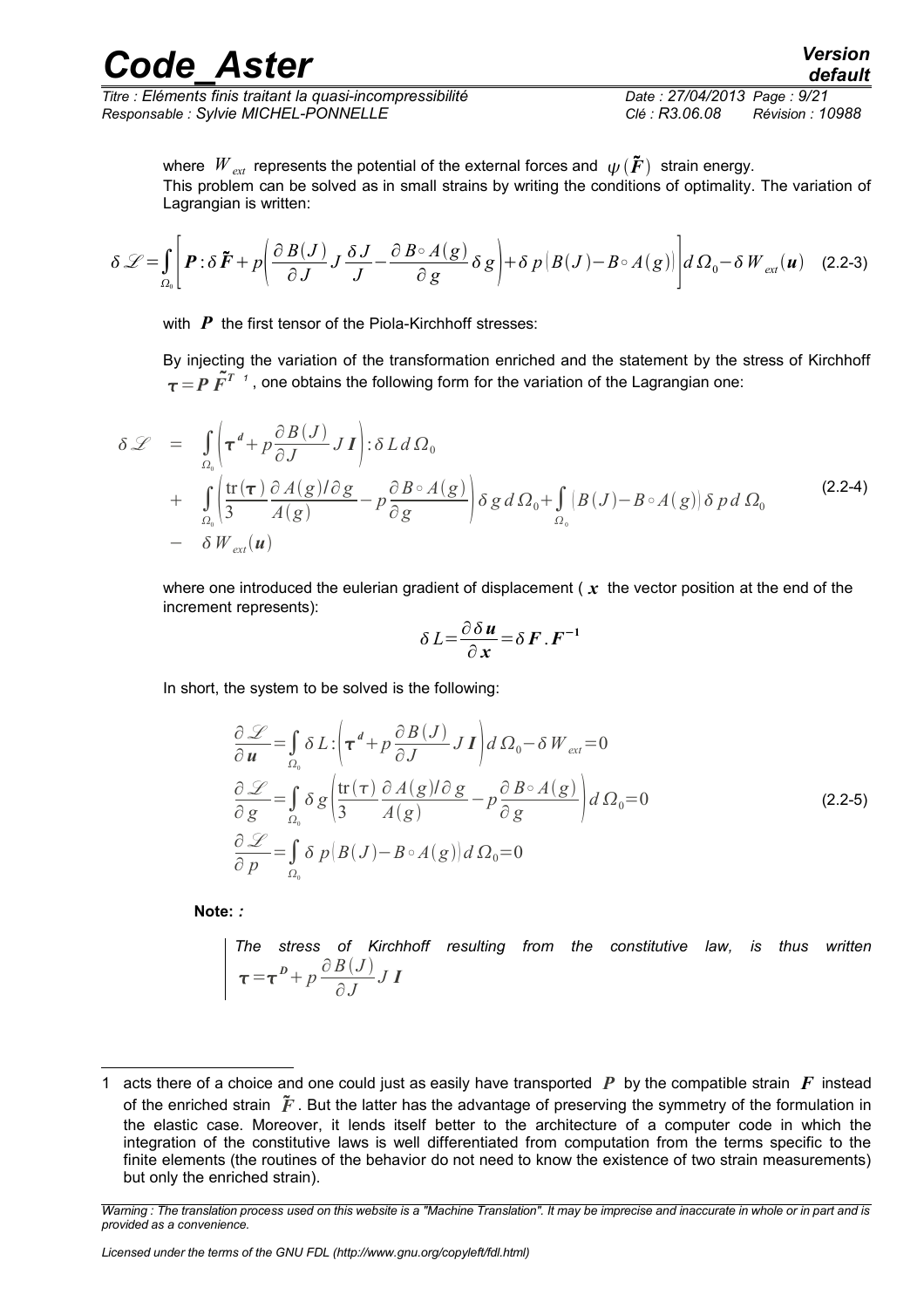*Titre : Eléments finis traitant la quasi-incompressibilité Date : 27/04/2013 Page : 10/21 Responsable : Sylvie MICHEL-PONNELLE Clé : R3.06.08 Révision : 10988*

*default*

With regard to obtaining the tangent matrix, she of course asks a little more computation than in small strains, and has the characteristic not to be symmetric in the general case. She is in the code in the following form:

$$
K = \begin{bmatrix} K_{UU} & K_{UG} & K_{UP} \\ K_{GU} & K_{GG} & K_{GP} \\ K_{PU} & K_{PG} & K_{PP} \end{bmatrix}
$$

Computations are not here detailed. The reader will be able to refer to the reading of [8]. **Note:**

*This formulation makes it possible to regularize with lower costs, the models of ductile damage where the variable of damage is directly connected to the variation of volume.* 

*Indeed, to control the localization of the damage and the strain, the idea is to penalize the strong gradients of damage. As in this formulation at 3 fields, local swelling is treated like a nodal variable, its gradient is easily accessible numerically (subject to an at least linear interpolation).* 

In the spirit of the formulations with second displacement gradient ([9], [10]), it is enriched by a quadratic term in gradient by swelling. The variation of Lagrangian is written then:

$$
\delta \mathcal{L} = \int_{\Omega_0} \left( \tau^d + p \frac{\partial B(J)}{\partial J} J I \right) : \delta L + \left( \frac{\text{tr}(\tau)}{3} \frac{\partial A(g) / \partial g}{A(g)} - p \frac{\partial B \circ A(g)}{\partial g} \right) \delta g d \Omega_{(2.2-6)}
$$
  
+ 
$$
\int_{\Omega_0} \left[ |B(J) - B \circ A(g)| \delta p + c \nabla g \cdot \nabla \delta g \right] d \Omega_0 - \delta W_{ext}(\boldsymbol{u})
$$

*c is a parameter to be determined and homogeneous with a force. This parameter introduces to some extent an internal length of coupling between the points materials. The term added here is isotropic: it is considered that the length interns to introduce is identical in all the directions. For the application to the ductile damage of steels, this assumption seems completely admissible. This formulation is usable for the model of Rousselier, [R5.03.07], with the help of the definition of key word C\_CARA under operand NON\_LOCAL of DEFI\_MATERIAU (see test Code\_Aster ssnp122a)*

**obtaining the formulation at two fields in large deformations follows the same principle as With regard to obtaining the tangent matrix, she asks of course a little more computation than in small strains, and has the characteristic not to be symmetric in the general case. It is in the code in the following form:**

### <span id="page-9-1"></span>**3 Discretization by mixed finite elements**

#### **3.1 Choice of the discretization**

<span id="page-9-0"></span>When a mixed formulation is used, it is necessary to discretize at the same time the space of displacements, the multiplier of Lagrange p and "swelling" *g* . The experience gained on the mixed elements, in particular 2 fields for the incompressible elements, makes it possible to know that the discretization of these fields cannot be unspecified, under penalty of obtaining phenomena of oscillations (in particular on the level of the pressures) or phenomena of blocking (elements not being able to become deformed or too rigid). Thus it is necessary to have a sufficiently significant number of Gauss points of pressure to check the condition of incompressibility almost everywhere and a number of Gauss points of pressure sufficiently low to have more degrees of freedom to calculate than stresses to be checked. One of the requirements to get satisfactory results is the checking by the finite element considered of condition LBB (LADYJENSKAIA, BREZZI, BABUSKA). One can find in [bib5] and [bib6] of the examples of elements satisfying condition LBB.

Here the problem is a little different when the formulation 3 fields east selected.

*Warning : The translation process used on this website is a "Machine Translation". It may be imprecise and inaccurate in whole or in part and is provided as a convenience.*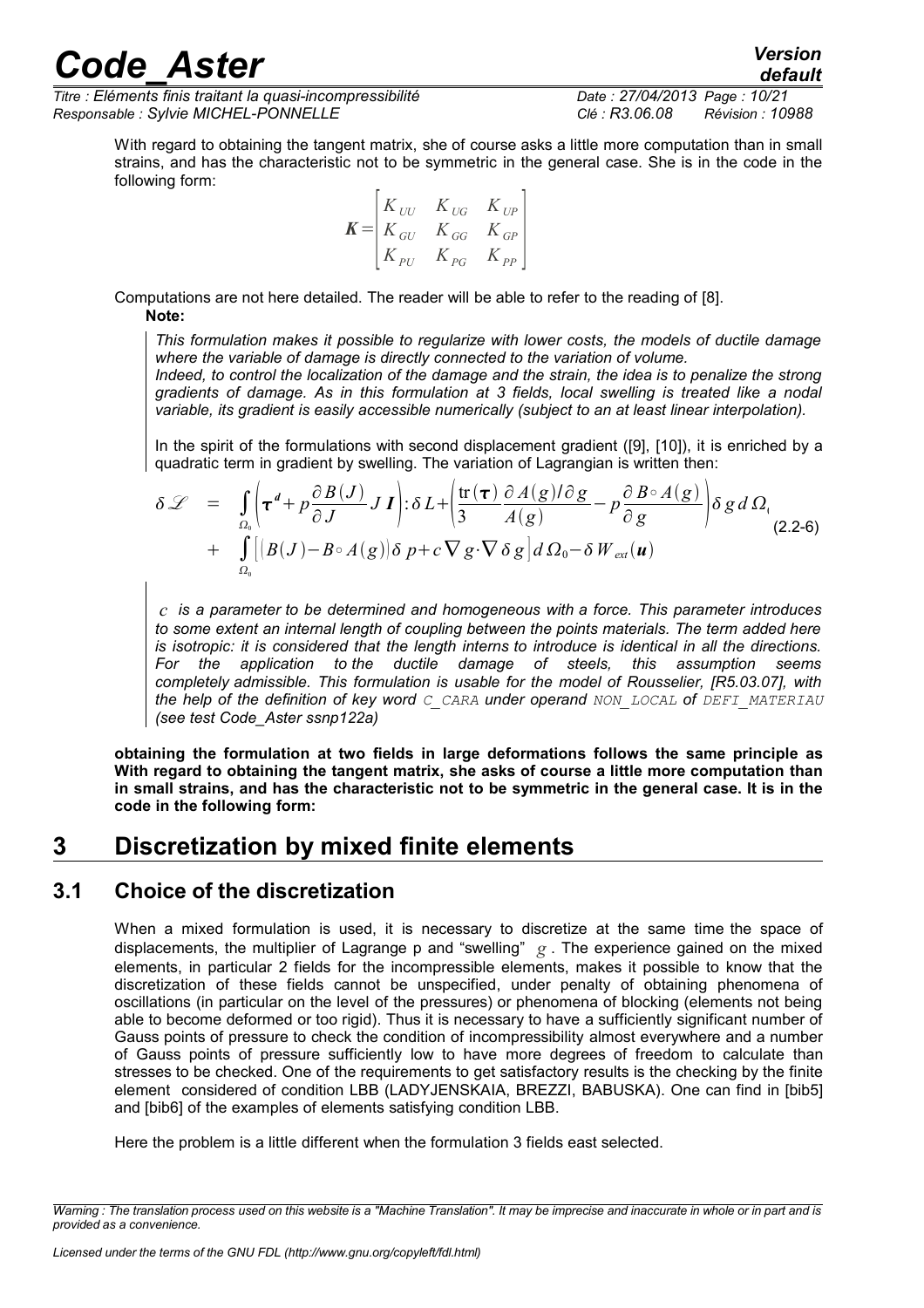*Titre : Eléments finis traitant la quasi-incompressibilité Date : 27/04/2013 Page : 11/21 Responsable : Sylvie MICHEL-PONNELLE Clé : R3.06.08 Révision : 10988*

*default*

In the actual position, the discretizations used are not the same ones in the version HP and the version large deformations.

#### **3.1.1 Small strains**

<span id="page-10-0"></span>For the small strains, we took as a starting point the classical uses of the mixed formulations (e.g. [bib7]), by means of element of type *P2*/ *P1*/ *P1* for the formulation at 3 fields. In other words, displacement is quadratic, the pressure and swelling is all the two linear ones. The finite elements used for the formulation at 3 fields are thus the following:

| in 2D:    | $\boldsymbol{u}$ | triangle with 6 nodes        | quadrilateral with 8 nodes |                           |
|-----------|------------------|------------------------------|----------------------------|---------------------------|
|           | p, g             | triangle with 3 nodes        | quadrilateral with 4 nodes |                           |
|           | $\boldsymbol{u}$ | tetrahedron with 10<br>nodes | hexahedron with 20 nodes   | pentahedron with 15 nodes |
| in $3D$ : | p, g             | tetrahedron with 4<br>nodes  | hexahedron with 8 nodes    | pentahedron with 6 nodes  |

For each type of element, one uses only one family of Gauss points:

- 3 points for triangles
- 4 points for quadrilaterals
- 4 points for tetrahedrons
- 8 points for hexahedrons
- 21 points for the pentahedrons

For the formulation at two fields, an element of the type *P2*/ *P1* was introduced. Displacement thus has a quadratic interpolation while the pressure is interpolated linearly. Into the case of the use of a discretization in triangles or linear tetrahedrons, two methods of stabilization were introduced. The first corresponds to the stabilized finite element  $P1+/P1$ . + Corresponds to the introduction of an additional degree of freedom to the center of the element into the interpolation of displacements. This additional degree is commonly called "bubble". This method of stabilization functions only on elements simplexes (triangle in 2D and tetrahedron in 3D). It has the advantage of using very few degrees of freedom. The second method of stabilization corresponds to the method Orthogonal Sub-Grid Scale (OSGS) [bib11]. The advantage of this method is to function for all topologies of elements. Its principal disadvantage is to introduce a third unknown (and thus additional degrees of freedom) corresponding to the field of pressure project  $\pi$  on orthogonal space at the fields of displacement.

| Inter<br>pola<br>tion |                  | $P1+/P1$                    | <b>P1/P1</b><br><b>OSGS</b> | <b>P2/P1</b>                | <b>P1/P1</b><br><b>OSGS</b>       | P2/P1                             | <b>P1/P1</b><br><b>OSGS</b> | P2/P1 |
|-----------------------|------------------|-----------------------------|-----------------------------|-----------------------------|-----------------------------------|-----------------------------------|-----------------------------|-------|
|                       | $\boldsymbol{u}$ | triangle<br>with 3<br>nodes | triangle<br>with 3<br>nodes | triangle<br>with 6<br>nodes | quadrilatera<br>I with 4<br>nodes | quadrilatera<br>I with 8<br>nodes |                             |       |
| in<br>2D:             | р                | triangle<br>with 3<br>nodes | triangle<br>with 3<br>nodes | triangle<br>with 3<br>nodes | quadrilatera<br>I with 4<br>nodes | quadrilatera<br>I with 4<br>nodes |                             |       |
|                       | $\pi$            |                             | triangle<br>with 3<br>nodes |                             | quadrilatera<br>I with 4<br>nodes |                                   |                             |       |

The finite elements used for the formulation at 2 fields are thus the following:

*Warning : The translation process used on this website is a "Machine Translation". It may be imprecise and inaccurate in whole or in part and is provided as a convenience.*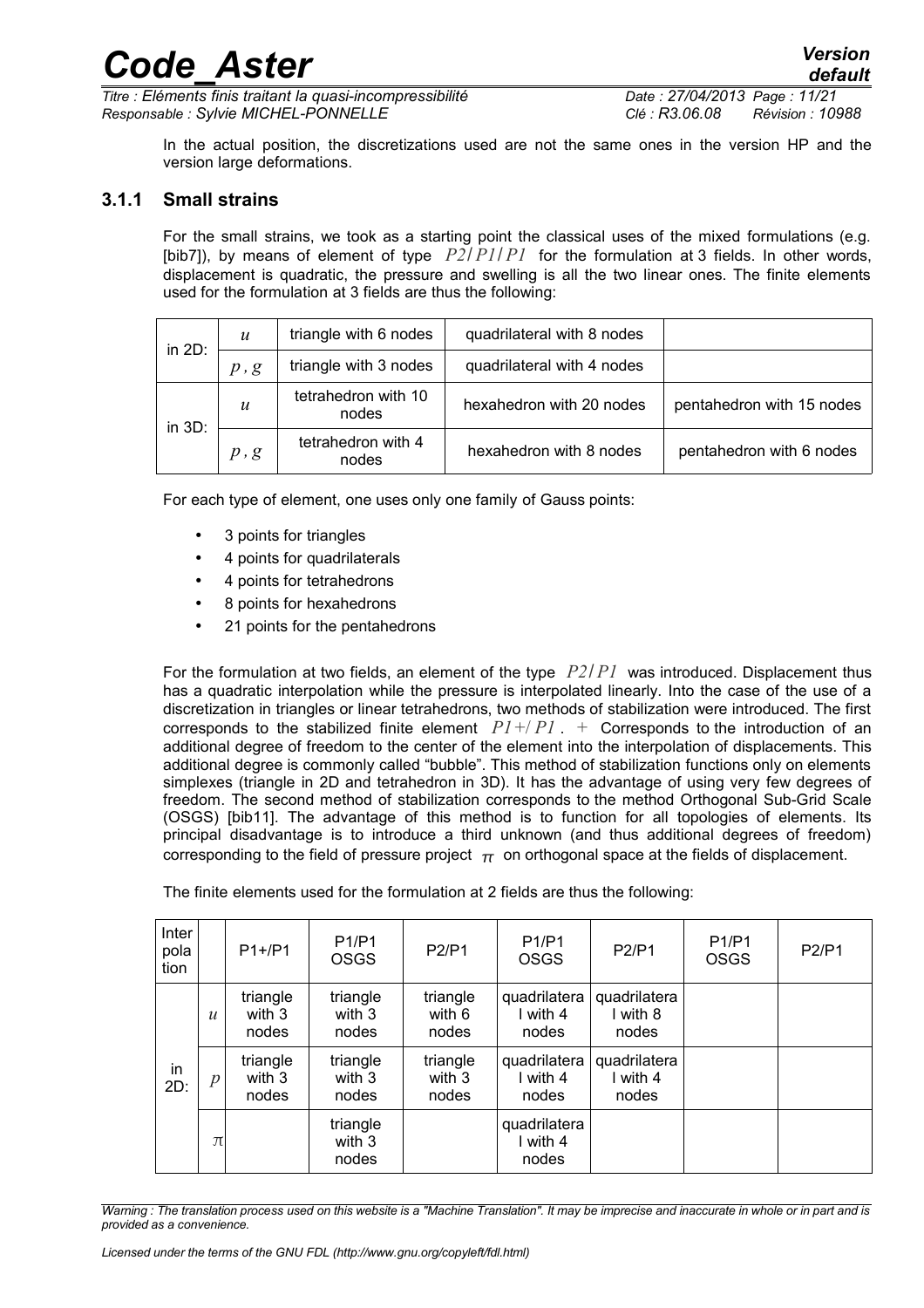*Titre : Eléments finis traitant la quasi-incompressibilité Date : 27/04/2013 Page : 12/21 Responsable : Sylvie MICHEL-PONNELLE Clé : R3.06.08 Révision : 10988*

|           | $\mathcal{U}$ | tetrahedro<br>n with 4<br>$nodes +$<br>bubble | tetrahedron<br>with 4<br>nodes | tetrahedron<br>with 10<br>cubic | nodes with<br>8 cubic | nodes with<br>20 nodes | pentahedro<br>n with 6<br>nodes | pentahedro<br>n with 15<br>nodes |
|-----------|---------------|-----------------------------------------------|--------------------------------|---------------------------------|-----------------------|------------------------|---------------------------------|----------------------------------|
| in<br>3D: |               | tetrahedro<br>n with 4<br>nodes               | tetrahedron<br>with 4<br>nodes | tetrahedron<br>with 4 cubic     | nodes with<br>8 cubic | nodes with<br>8 nodes  | pentahedro<br>n with 6<br>nodes | pentahedro<br>n with 6<br>nodes  |
|           | $\pi$         |                                               | tetrahedron<br>with 4 cubic    |                                 | nodes with<br>8 nodes |                        | pentahedro<br>n with 6<br>nodes |                                  |

the families of Gauss points used are the same ones as those of the formulation at 3 fields. It will be noted that for the elements *P1*+/ *P1* , one uses one Gauss point for integration.

#### **3.1.2 Large deformations**

<span id="page-11-2"></span>From version 11, the choice of the interpolations in large deformations is identical to that of the small strains. The elements are of the type *P2*/ *P1*/ *P1* for the formulations with 3 fields and *P2*/ *P1* for the formulation at 2 fields. The finite elements used for the formulation at 3 fields are thus the following:

| in $2D$ : | $\boldsymbol{u}$ | triangle with 6 nodes        | quadrilateral with 8 nodes |                           |
|-----------|------------------|------------------------------|----------------------------|---------------------------|
|           | p, g             | triangle with 3 nodes        | quadrilateral with 4 nodes |                           |
| in $3D$ : | $\boldsymbol{u}$ | tetrahedron with 10<br>nodes | hexahedron with 20 nodes   | pentahedron with 15 nodes |
|           | p, g             | tetrahedron with 4<br>nodes  | hexahedron with 8 nodes    | pentahedron with 6 nodes  |

<span id="page-11-1"></span>They are the same families of Gauss points as those of the small strains which were used.

### **3.2 Writing of the discrete problem**

One approaches here initially, the writing of the discrete problem in the frame of the formulation at 3 fields. Maybe  $\bm{u}^e$ ,  $p^e$  and  $g^e$ , vectors of the elementary nodal unknowns (respectively displacement, pressure and swelling). If  $N^u$ ,  $N^p$  and  $N^g$  are the shape functions (respectively interpolations of displacement, pressure and swelling) associated with the finite element considered:

$$
u = Nu ue
$$
  
\n
$$
p = Np pe
$$
  
\n
$$
g = Ng ge
$$

#### **3.2.1 Writing in small strains**

<span id="page-11-0"></span> $\bm{B}$  is the classical derivative matrix making it possible to pass from  $\bm{u}^e$  to  $\bm{\varepsilon}$  :

$$
\varepsilon=B\,u^e
$$

In the formulation, one distinguishes  $e_{dev}$  and  $e_{di}$ , which leads us to define the operators  $B_{dev}$  and

$$
B_{dil}
$$
 such as:  $\varepsilon^D = B_{dev} U^e$  and  $\frac{\text{tr } \varepsilon}{3} = B_{dil} U^e$ 

*Warning : The translation process used on this website is a "Machine Translation". It may be imprecise and inaccurate in whole or in part and is provided as a convenience.*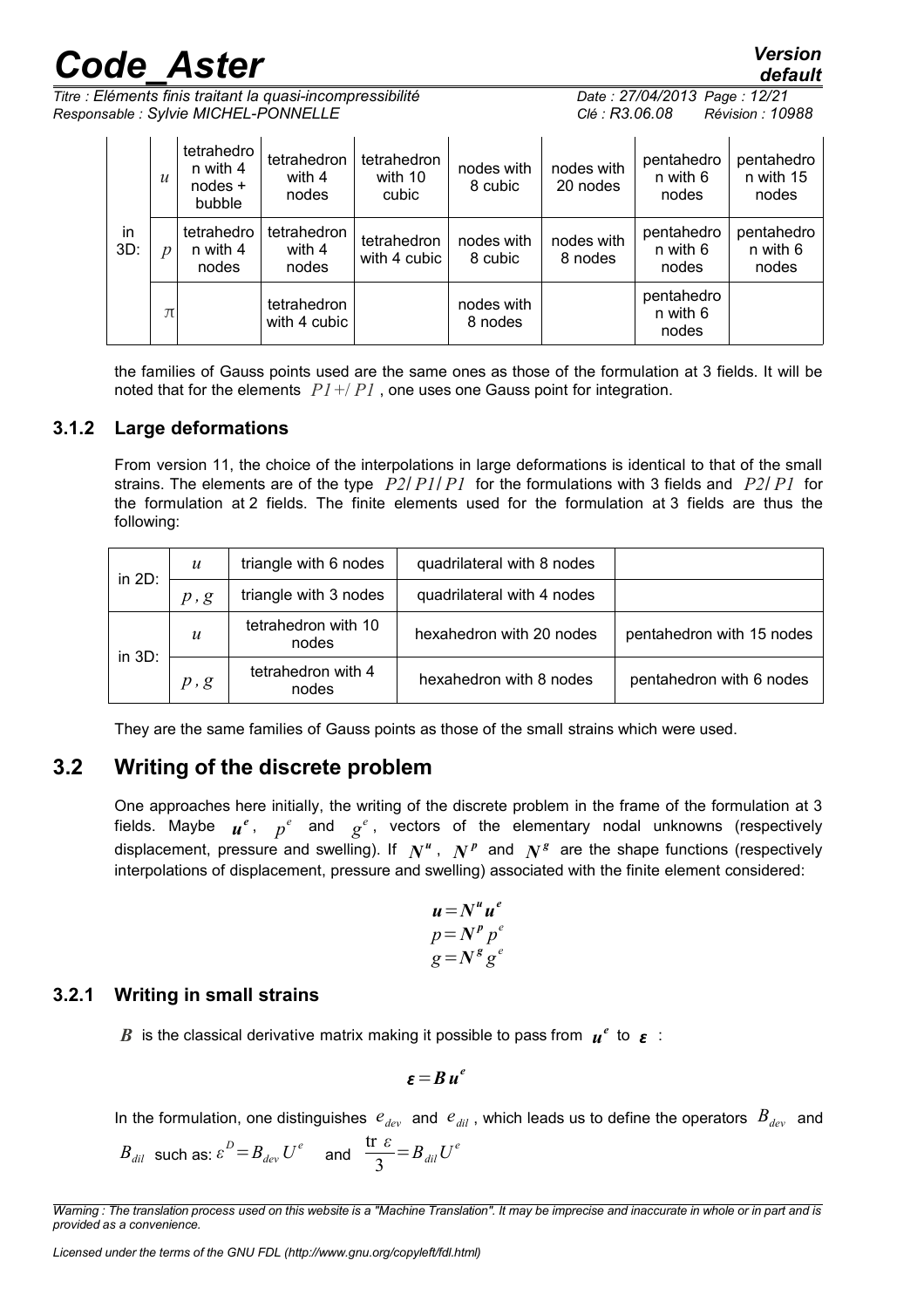*Titre : Eléments finis traitant la quasi-incompressibilité Date : 27/04/2013 Page : 13/21 Responsable : Sylvie MICHEL-PONNELLE Clé : R3.06.08 Révision : 10988*

forms It discretized equations of the problem at 3 fields [éq [2.1-3\]](#page-6-2) is written:

$$
F_u = \int_{\Omega} \boldsymbol{B}^T (\boldsymbol{\sigma}^D + p \boldsymbol{I}) d\Omega = F_{ext}
$$
  

$$
F_p = \int_{\Omega} (\boldsymbol{N}^p)^T (\boldsymbol{B}_{dil} \boldsymbol{u} - g) d\Omega = 0
$$
  

$$
F_g = \int_{\Omega} (\boldsymbol{N}^g)^T \left(\frac{1}{3} \text{tr}(\boldsymbol{\sigma}) - p\right) d\Omega = 0
$$

The tangent matrix of the problem is symmetric and leans on the following terms:

$$
K_{uu} = \frac{\partial F_u}{\partial u^e} = \int_{\Omega} B_{dev}^T D B_{dev} d \Omega
$$
  
\n
$$
K_{up} = \frac{\partial F_u}{\partial p^e} = \int_{\Omega} B_{dil}^T N^p d \Omega
$$
  
\n
$$
K_{ug} = \frac{\partial F_u}{\partial g^e} = \frac{1}{3} \int_{\Omega} tr (B_{dev}^T D) N^g d \Omega
$$
  
\n
$$
K_{pp} = \frac{\partial F_p}{\partial g^e} = 0
$$
  
\n
$$
K_{pg} = \frac{\partial F_p}{\partial g^e} = -\int_{\Omega} (N^p)^T N^g d \Omega
$$
  
\n
$$
K_{gg} = \frac{\partial F_g}{\partial g^e} = \frac{1}{9} \int_{\Omega} (N^g)^T tr (D) N^g d \Omega
$$

With regard to the formulation at 2 fields, she results easily from the preceding one. The forms discretized of the equations give us:

$$
F_u = \int_{\Omega} B^T (\sigma^D + pI) d\Omega = F_{ext}
$$
  

$$
F_p = \int_{\Omega} (N^p)^T \left( B_{dil} u - \frac{N^p}{\kappa} \right) d\Omega = 0
$$

The tangent matrix of the problem is symmetric and leans on the following terms:

$$
K_{uu} = \frac{\partial F_u}{\partial u^e} = \int_{\Omega} B_{dev}^T D B_{dev} d \Omega
$$
  
\n
$$
K_{up} = \frac{\partial F_u}{\partial p^e} = \int_{\Omega} B_{dil}^T N^p d \Omega
$$
  
\n
$$
K_{pp} = \frac{\partial F_p}{\partial p^e} = -\frac{1}{\kappa} \int_{\Omega} (N^p)^T N^p d \Omega
$$

#### **3.2.2 Writing in great transformations**

<span id="page-12-0"></span>the writing being a little tiresome, the reader will be able to refer to the reading of [8] to have more information.

*Warning : The translation process used on this website is a "Machine Translation". It may be imprecise and inaccurate in whole or in part and is provided as a convenience.*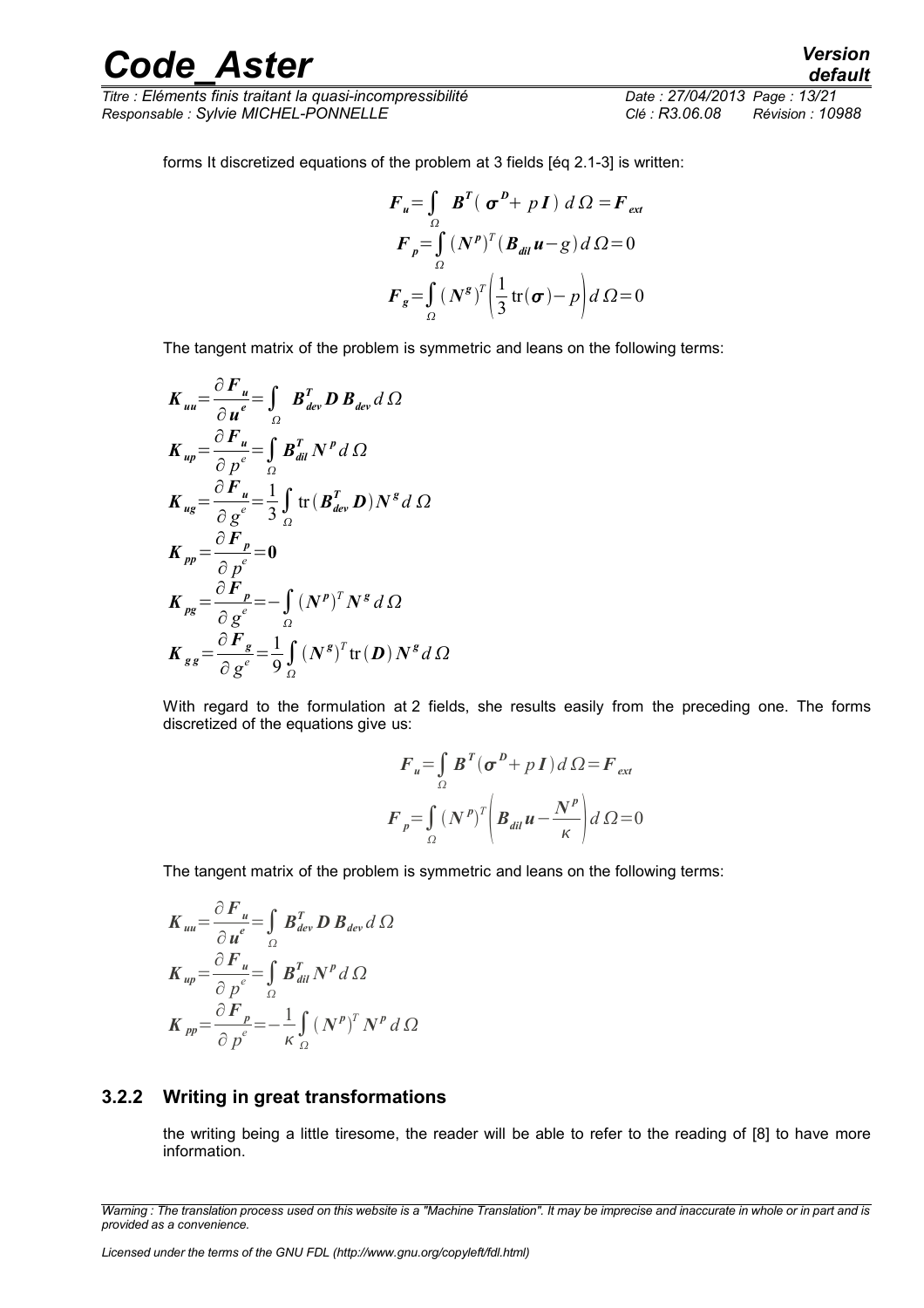*Titre : Eléments finis traitant la quasi-incompressibilité Date : 27/04/2013 Page : 14/21 Responsable : Sylvie MICHEL-PONNELLE Clé : R3.06.08 Révision : 10988*

### <span id="page-13-1"></span>**4 Integration in** *Code\_Aster* **of the finite elements incompressible**

### **4.1 general Presentation of the incompressible element in small strains**

<span id="page-13-0"></span>the finite elements are integrated in *Code\_Aster* in 2D plane strains, 2D axisymmetric and 3D. The 3 modelizations are accessible by means of the following options for AFFE\_MODELE :

- "3D\_INCO", "3D\_INCO\_UP" or "3D\_INCO\_OSGS" for 3D\_and respectively for the formulation with 3, 2 fields and 2 fields stabilized with method OSGS,
- "D\_PLAN\_INCO", "D\_PLAN\_INCO\_UP" or "D\_PLAN\_INCO\_OSGS" for 2D in plane strains and respectively for the formulation with 3, 2 fields and 2 fields stabilized with method OSGS.
- "AXIS\_INCO", "AXIS\_INCO\_UP" or "AXIS\_INCO\_OSGS" for the 2D axisymmetric one and respectively for the formulation with 3, 2 fields and 2 fields stabilized with method OSGS.

In the catalog of the elements, the incompressible elements can apply to meshes:

| <b>Meshes</b> | Many           | <b>Formulation</b><br>nodes in Many | displacements nodes<br>in pressure or swelling | Many nodes of<br>gradient of pressure<br>project |
|---------------|----------------|-------------------------------------|------------------------------------------------|--------------------------------------------------|
| TRIA3         | 2 fields       | 3                                   | З                                              |                                                  |
| TRIA3         | 2 fields OSGS  | 3                                   |                                                | 3                                                |
| TRIA6         | 2 and 3 fields | 6                                   | 3                                              |                                                  |
| OUAD4         | 2 fields OSGS  |                                     |                                                | 4                                                |
| OUAD8         | 2 and 3 fields | 8                                   |                                                |                                                  |
| HEXA20        | 2 and 3 fields | 20                                  | 8                                              |                                                  |
| TETRA4        | 2 fields       | 4                                   |                                                |                                                  |
| TETRA4        | 2 fields OSGS  |                                     |                                                | 4                                                |
| TETRA10       | 2 and 3 fields | 10                                  |                                                |                                                  |
| PENTA6        | 2 fields OSGS  | 6                                   | 6                                              | 6                                                |
| PENTA15       | 2 and 3 fields | 15                                  | 6                                              |                                                  |

In the routines of initializations of the incompressible elements, one defines:

- 1 only family of Gauss points (cf §3.[13.1\)](#page-9-0),
- 2 families of shape functions respectively associated with displacements (shape functions with degree 2) and under the terms with pressure and swelling (of degree 1) if one is in formulation 3 fields.

Let us take as example the tetrahedral element with 10 nodes: the degrees of freedom in displacement are carried by all the nodes, on the other hand, only the 4 nodes tops have the degrees of freedom *p* and *g* .

*Warning : The translation process used on this website is a "Machine Translation". It may be imprecise and inaccurate in whole or in part and is provided as a convenience.*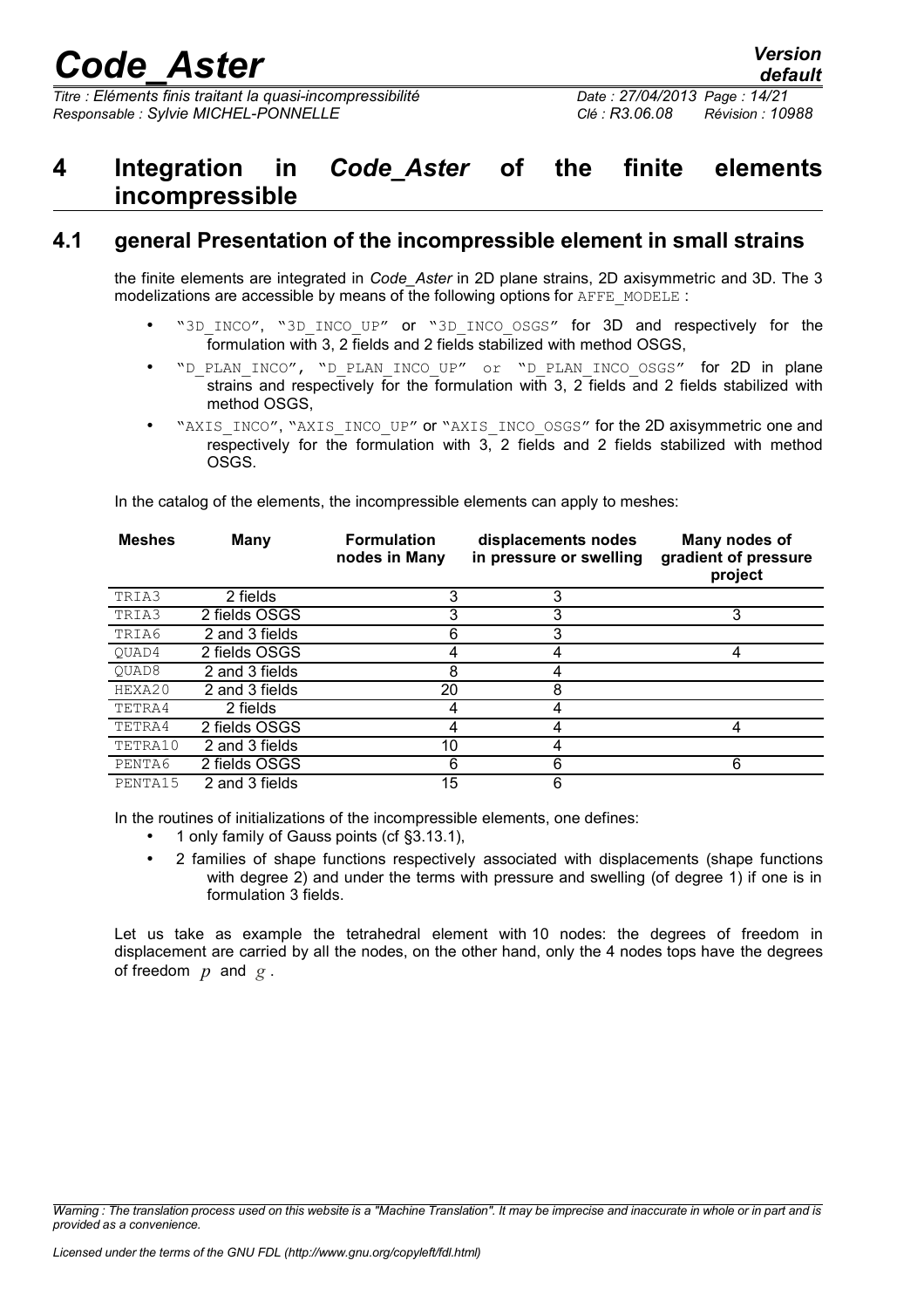



Accessible components for the field DEPL are thus

- displacements:  $DX$ ,  $DY$  and  $DZ$  in 3D with all the nodes,
- pressure: NEAR for the nodes tops,
- <span id="page-14-0"></span>swelling (formulation at 3 fields): GONF for the nodes tops.

### **4.2 General presentation of the incompressible element in large deformations**

the finite elements are integrated in *Code\_Aster* in 2D plane strains, 2D axisymmetric and 3D. The 3 modelizations using the formalism of large deformations of SIMO MIEHE and leaning on a formulation at 3 fields are accessible by means of the following options for  $A$ FFE\_MODELE :

- "3D\_INCO\_GD" for 3D,
- "D\_PLAN\_INCO\_GD" for 2D in plane strains,
- "AXIS INCO GD" for the 2D axisymmetric one.

The 3 modelizations using the formalism of large deformations of GDEF LOG and leaning on a formulation at 3 fields are accessible by means of the following options for  $A$ FFE\_MODELE :

- "3D\_INCO\_LOG" for 3D,
- "D\_PLAN\_INCO\_LOG" for 2D in plane strains,
- "AXIS INCO LOG" for the 2D axisymmetric one.

The 3 modelizations using the formalism of large deformations of  $GDEF$  LOG and leaning on a formulation at 2 fields are accessible by means of the following options for AFFE\_MODELE :

- "3D INCO LUP" for 3D,
- "D\_PLAN\_INCO\_LUP" for 2D in plane strains,
- "AXIS INCO LUP" for the 2D axisymmetric one.

In the catalog of the elements, the incompressible elements can apply to meshes:

| <b>Meshes</b> | <b>Many nodes in Many</b> | displacements nodes in pressure<br>(and swelling) |
|---------------|---------------------------|---------------------------------------------------|
| TRIA6         |                           |                                                   |
| QUAD8         |                           |                                                   |
| HEXA20        |                           |                                                   |
| TETRA10       |                           |                                                   |
| PENTA15       | 15                        |                                                   |

*Warning : The translation process used on this website is a "Machine Translation". It may be imprecise and inaccurate in whole or in part and is provided as a convenience.*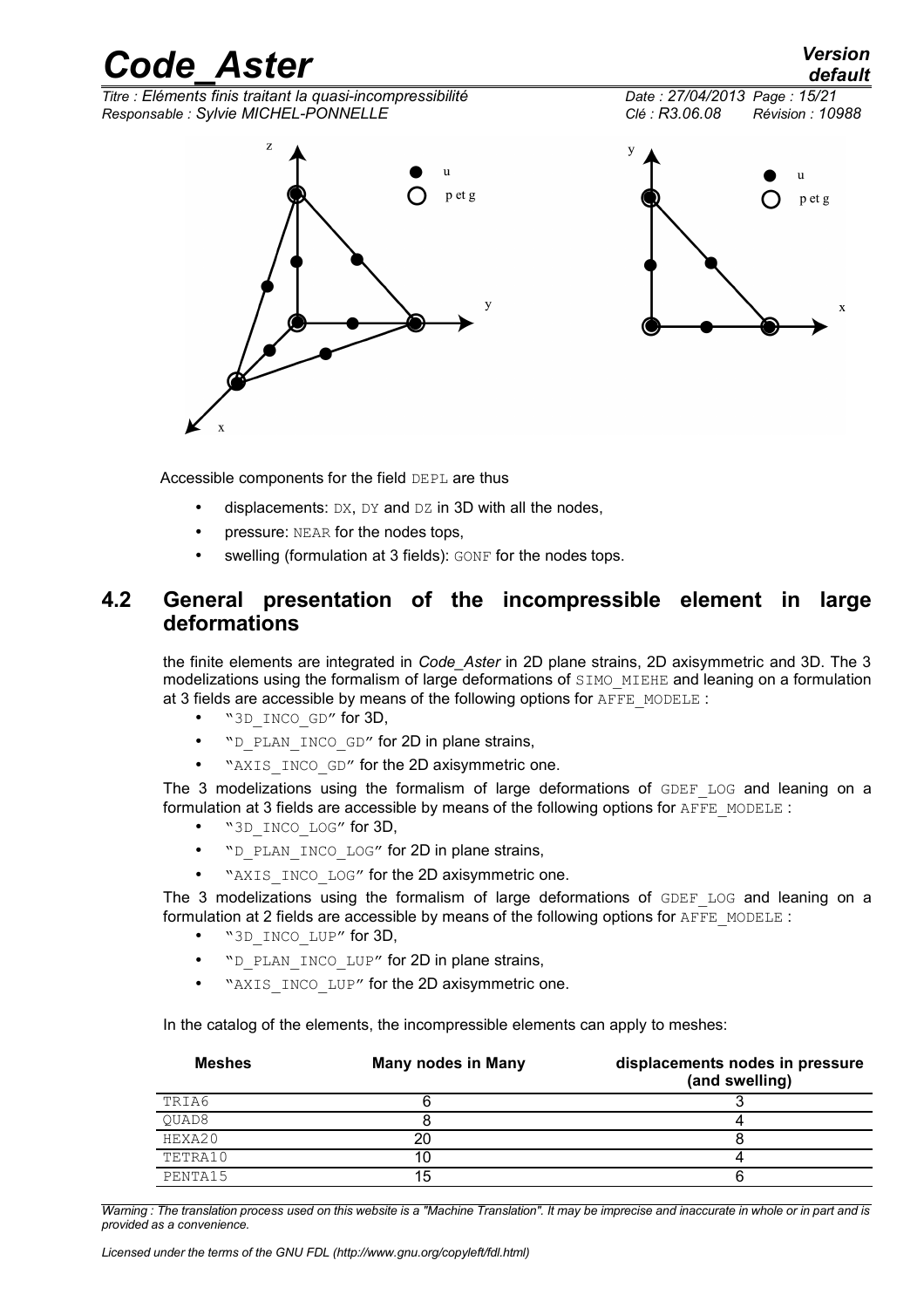*Titre : Eléments finis traitant la quasi-incompressibilité Date : 27/04/2013 Page : 16/21 Responsable : Sylvie MICHEL-PONNELLE Clé : R3.06.08 Révision : 10988*

*default*

In the routines of initialization of the incompressible elements, one define:

- 1 only family of Gauss points (cf §3.[13.1\)](#page-9-0),
- 2 families of shape functions respectively associated with displacements and the pressure (shape functions with degree 2) and under the terms with swelling (shape functions of degree 1).

Let us take as example the tetrahedral element with 10 nodes: the degrees of freedom in displacement and pressure are carried by all the nodes, on the other hand, only the 4 nodes tops have the degrees of freedom of swelling.





Accessible components for the field DEPL are thus

- displacements:  $DX$ ,  $DY$  and  $DZ$  in 3D with all the nodes,
- pressure: NEAR for the top nodes,
- swelling: GONF for the top nodes.

### **4.3 Use of the modelization**

<span id="page-15-0"></span>By choice, modelizations INCO, INCO UP, INCO OSGS, INCO GD, INCO LOG and INCO UP are accessible only with STAT\_NON\_LINE and DYNA\_NON\_LINE and option COMP\_INCR. Under this key word, the version small strains is accessible by means of DEFORMATION=' PETIT', the version large deformations by means of DEFORMATION=' SIMO MIEHE' or DEFORMATION=' GDEF LOG'. The behavior models usable are those available respectively into small strains and large deformations SIMO MIEHE OT GDEF LOG.

It is thus not possible to use the modelizations with the commands:

- MECA STATIQUE
- CALC\_MATR\_ELEM/CALC\_VECT\_ELEM/ASSE\_MATRICE/ASSE\_VECTEUR/RESOUDRE
- STAT\_NON\_LINE (COMP\_ELAS =...)

Being given the shape of the tangent matrix for the formulations to 3 fields (INCO, INCO GD and INCO LOG), it is often necessary to use the MUMPS solver to solve the linear systems.

It is advised to use the convergence criterion by stress of reference RESI\_REFE\_RELA.

*Warning : The translation process used on this website is a "Machine Translation". It may be imprecise and inaccurate in whole or in part and is provided as a convenience.*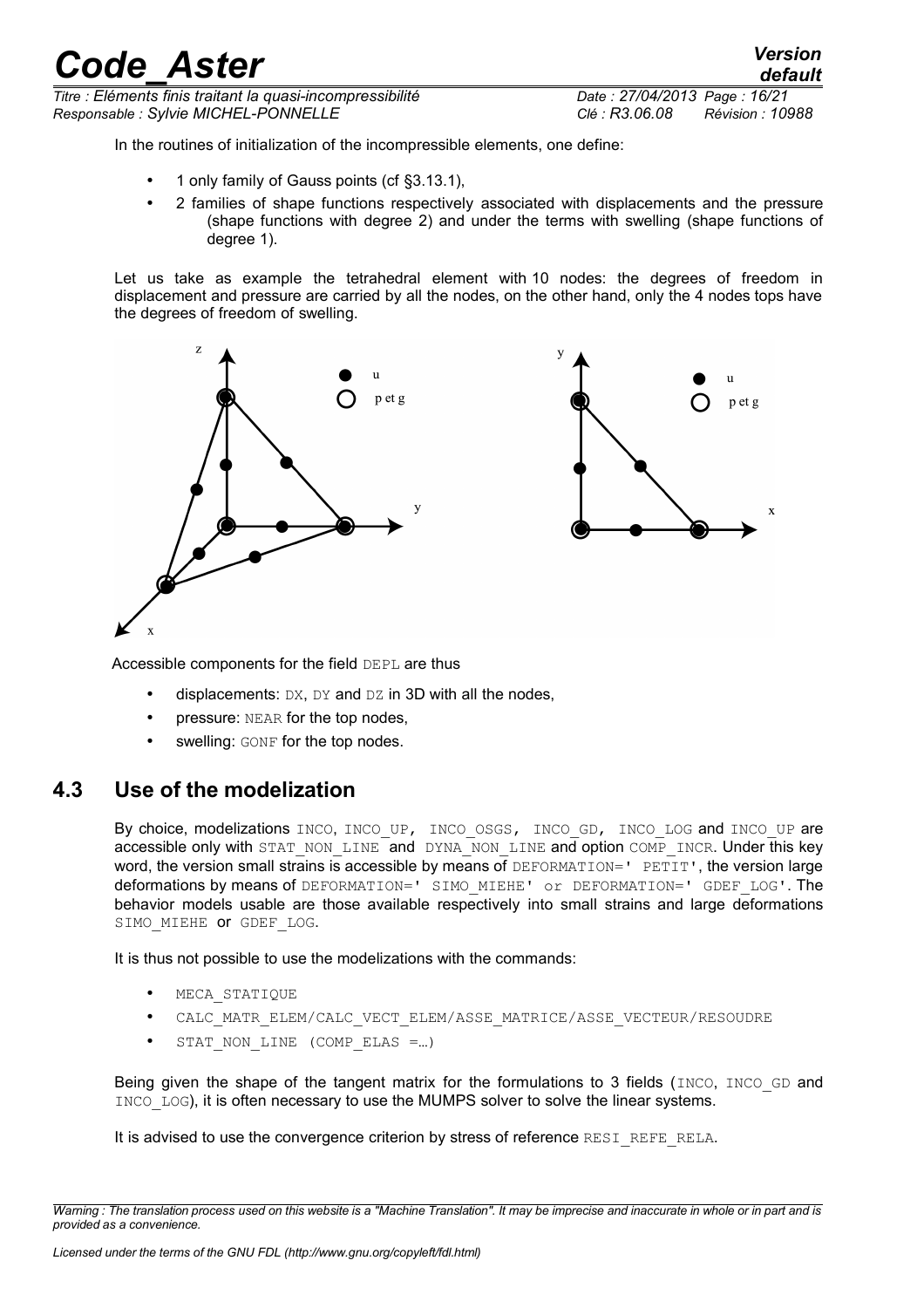*Titre : Eléments finis traitant la quasi-incompressibilité Date : 27/04/2013 Page : 17/21 Responsable : Sylvie MICHEL-PONNELLE Clé : R3.06.08 Révision : 10988*

#### **4.4 Formulation of the elementary terms of the second member**

<span id="page-16-1"></span>the loads can be gravity, of the surface forces distributed, the pressures. The elementary terms are calculated in a classical way for the degrees of freedom of displacement and one zero affects the value for the degrees of freedom of pressure and swelling.

#### **4.5 Computation of the strains and the stresses**

<span id="page-16-0"></span>In this formulation, it is appropriate to distinguish the stress field resulting from the constitutive law  $\sigma_{\mu c}$ , of the stress field which checks the equilibrium and which is defined by the relation  $\boldsymbol{\sigma} = \boldsymbol{\sigma}_{\,}^{\,D} + p \, \boldsymbol{I}$  .

In small strains, it is the latter field which is stored in SIEF ELGA as well as the relation binding the multiplier *p* and  $\sigma_{de}$ . In short, the components of SIEF ELGA are:

- SIXX, SIYY, SIZZ, SIXY in 2D like SIXZ and SIYZ in 3D: components of the tensor  $\boldsymbol{\sigma} = \boldsymbol{\sigma}_{\,ldc}^{\,D} + p\,\boldsymbol{I}$  ,
- SIP which is equal to  $\frac{1}{3}$ 1  $\frac{1}{3}$ tr $(\boldsymbol{\sigma}_{\textit{ldc}}) - p$ ,

In large deformations, SIEF ELGA contains the stresses of Cauchy  $\sigma_{\mu c}$ , resulting from the constitutive law.

It is also possible to recompute  $EPSI$   $ELGA$ , which is the strain field with the classical meaning.

One can also carry out a computation of Yield-point load with POST ELEM.

*Warning : The translation process used on this website is a "Machine Translation". It may be imprecise and inaccurate in whole or in part and is provided as a convenience.*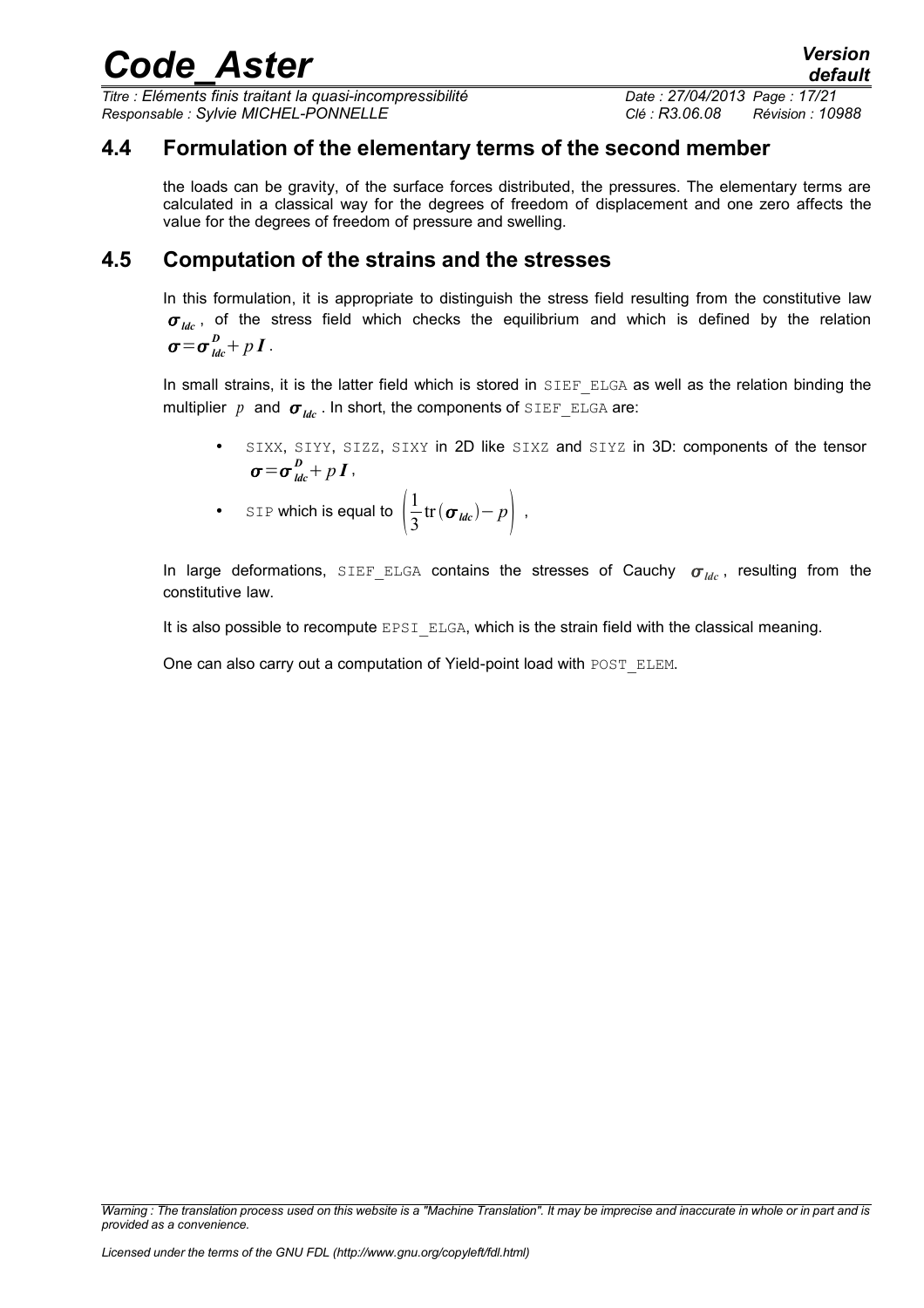*Titre : Eléments finis traitant la quasi-incompressibilité Date : 27/04/2013 Page : 18/21 Responsable : Sylvie MICHEL-PONNELLE Clé : R3.06.08 Révision : 10988*

### <span id="page-17-2"></span>**5 Incompressible**

#### **5.1 validation elastic Case**

<span id="page-17-1"></span>test SSLV130 (cf [V3.04.130]) makes it possible to check the validity of the modelization in the case of an incompressible elastic cylinder subjected to an internal pressure. Its equivalent in large deformations also exist: test SSNV112 (cf [V6.04.112]).

#### **5.2 Elastoplastic case**

<span id="page-17-0"></span>the goal of this example is to illustrate the contribution of modelization INCO if plastic strains are important compared to the elastic strain. One studies for that a notched sample into axisymmetric, subjected to an imposed displacement. The geometry and the loading are represented on the figure below. The mesh consists of 548 TRI6.



**Figure 5.2-a : Geometry and boundary conditions**

the behavior of material is of the elastoplastic type with linear isotropic hardening (VMIS ISOT LINE). The parameters are the following:

- $E = 200000 \, MPa$
- $v = 0.3$
- $\sigma_v = 200 \, MPa$
- $E_r = 1000 MPa$

*Warning : The translation process used on this website is a "Machine Translation". It may be imprecise and inaccurate in whole or in part and is provided as a convenience.*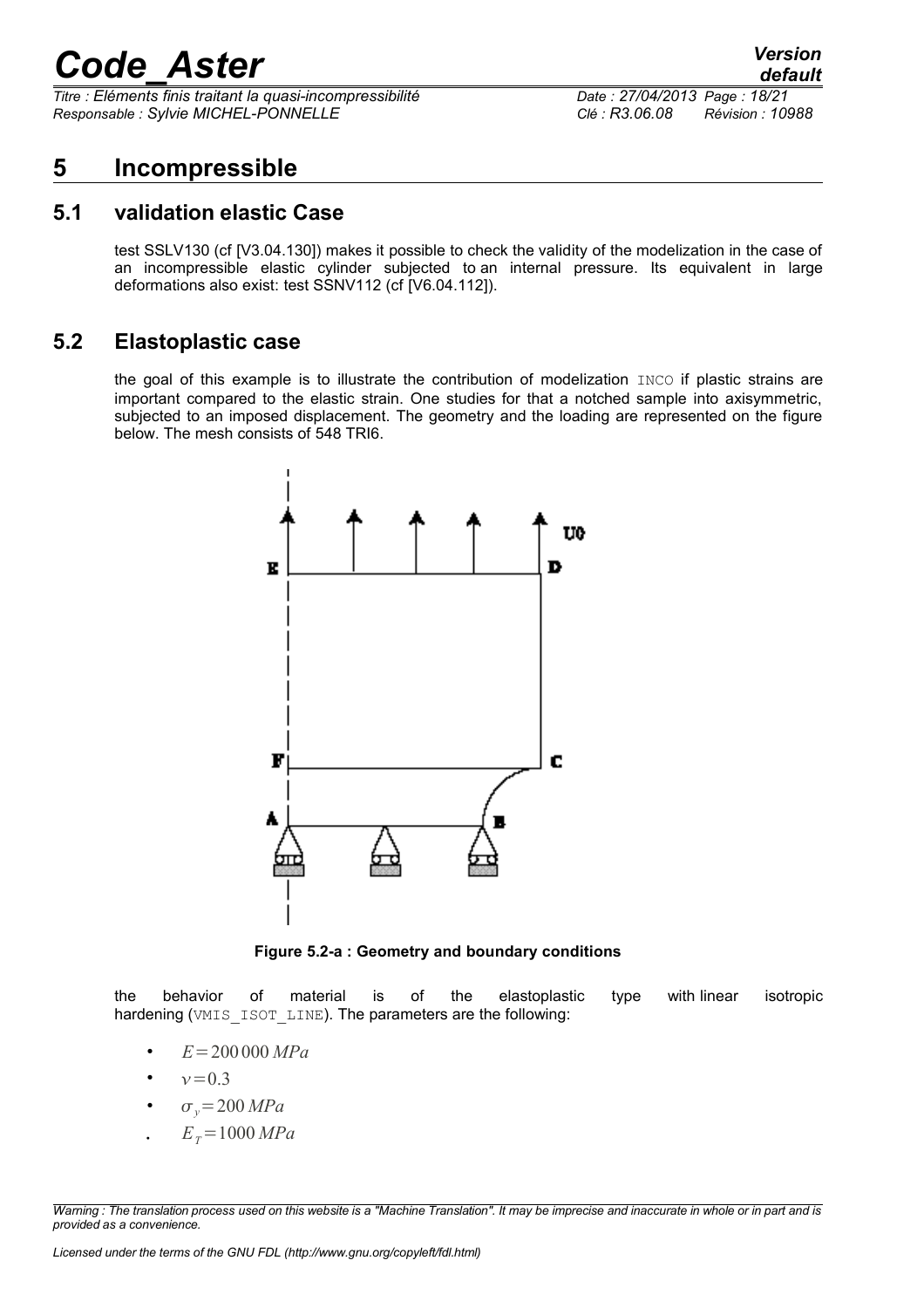| <b>Code Aster</b> | <b>Version</b> |
|-------------------|----------------|
|                   | default        |

On the figure [Figure 5.2-b], one compares the stress  $\sigma_{vv}$  obtained on the path *FC* (cf [Figure 5.2a]) with the classical modelization AXIS and modelization AXIS\_INCO.



Figure 5.2-b  $: \sigma_{\overline{\mathcal{Y}}}$  along line  $\overline{\mathit{FC}}$ 

One sees very clearly that the solution obtained with formulation INCO makes it possible to be freed from the parasitic oscillations.

*Warning : The translation process used on this website is a "Machine Translation". It may be imprecise and inaccurate in whole or in part and is provided as a convenience.*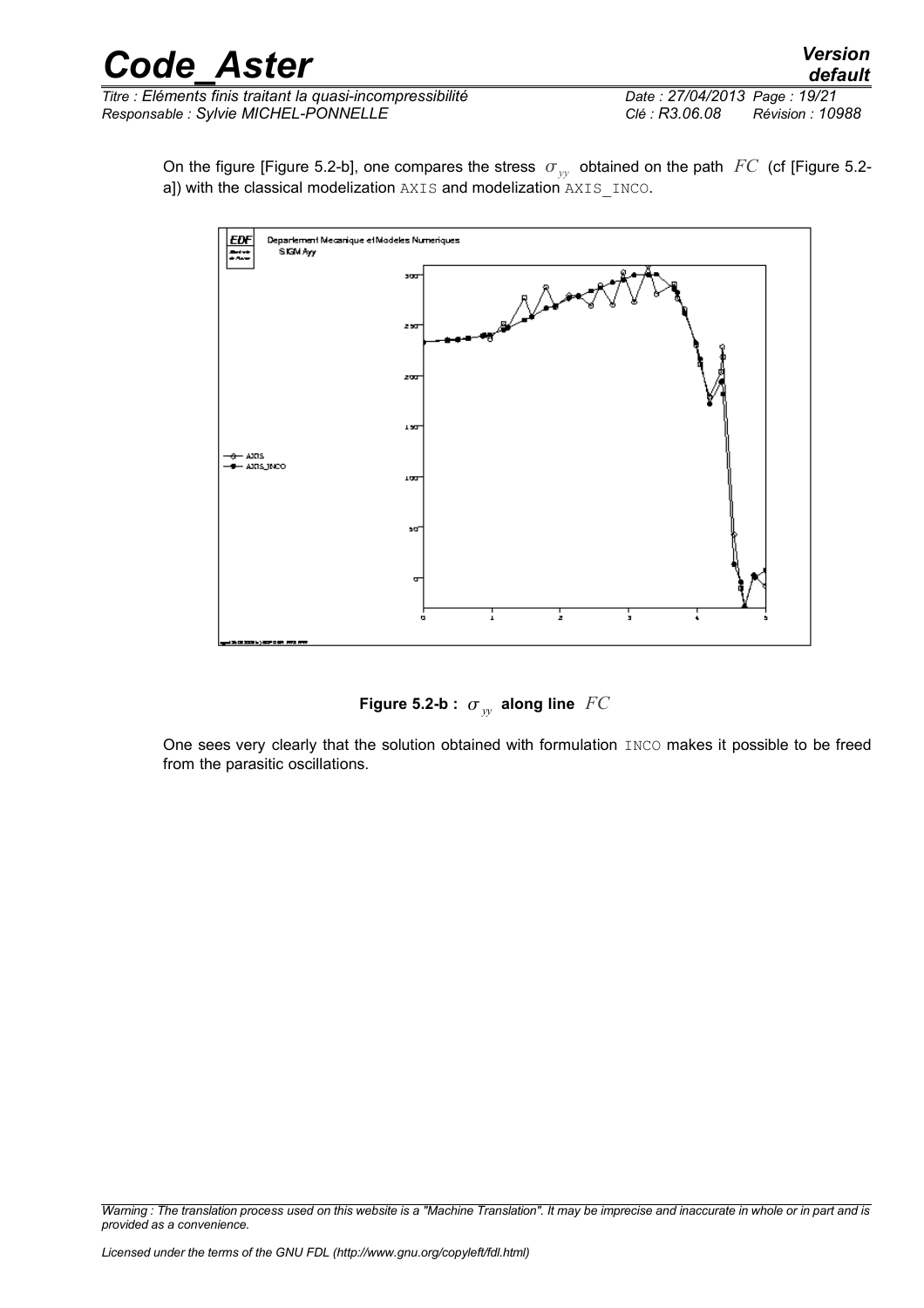*Titre : Eléments finis traitant la quasi-incompressibilité Date : 27/04/2013 Page : 20/21 Responsable : Sylvie MICHEL-PONNELLE Clé : R3.06.08 Révision : 10988*

## **6 Bibliography**

- <span id="page-19-1"></span>[1] J.R. HUGUES: The finite element method, Prentice-Hall, Inc. Englewood Cliffs, N-J. 07632,1987.
- [2] J.C. SIMO, M.S. RIFAI: A class of mixed assumed strain methods and the method of incompatible modes, Int. Jnal Num. Meth. Engg, vol. 29, pp1595-1638, 1990.
- [3] R.J. FLORY: Thermodynamic relations of high elastic materials. Trans. Faraday Plowshare, vol.57, 1961, pp. 829-838.
- [4] V. CANO, E. LORENTZ: Introduction into *the Code\_Aster* of an elastoplastic modulus of behavior in large deformations with isotropic hardening. Note EDF/DER HI - 74/98/006/0 of the 8/26/1998
- [5] Mr. GIRAULT, P. RAVIART: Finite element methods for Navier-Stokes equations. Theory and algorithms. Springer Verlag, 1986.
- [6] P. MIALON, B. THOMAS: Incompressibility in plasticity: under-integration and other digital techniques. Note EDF/DER HI-72/6404 of the 1/19/1990.
- [7] A.G.K. JINKA, MR. BELLET, L. FOURMENT: A new three-dimensional finite element model for the simulation of powder forging processes: to application hot forming of P/M connecting road. Int. Jnal Num. Meth. Engg, vol. 40, pp3955-3978, 1997. S. MICHEL
- [8] PONNELLE, R. BARGELLINI: Validation of finite elements at 3 fields to treat the plastic large deformations and to regularize the model of Rousselier, Note EDF R & D H-B30-2009-00094, 2009 P. GERMAIN
- [9] , 1973 , method of the virtual powers in mechanics of the continuums; First part: Theory of the second gradient, J. Méca. 12,235-274 R. CHAMBON
- [10] , D. CAILLERIE, T. MATSUCHIMA, 2001 , Plastic continuum with microstructure, local second gradient theories for geomaterials: Localization studies, Int. J. Solids Structures 38,8503-8527 C. AGELET
- [11] OF SARACIBAR, Mr. CHIUMENTI, Q. VALVERDE, Mr. CERVERA, One the orthogonal subgrid scale presses stabilization of finite strain J2 plasticity, Methods Computer in Applied Mechanics and Engineering, vol. 195, n°9-12, pp. 1224-1251, 2006. Description

### <span id="page-19-0"></span>**7 of the versions Version**

| <b>Aster</b><br><b>Author</b> | (S) Organization<br>(S) Description                                                          | of the modifications 6.2                                                   |
|-------------------------------|----------------------------------------------------------------------------------------------|----------------------------------------------------------------------------|
| S.MICHEL                      | PONNELLE, E.LORENTZ EDF Version 6.4<br>R & D AMA initial                                     |                                                                            |
| S.MICHEL                      | PONNELLE, E.LORENTZ EDF Updated for the version 6.4.7.2<br>$\blacksquare$<br>R & D light AMA |                                                                            |
| S.MICHEL                      | $\blacksquare$<br>R & D AMA Addition                                                         | PONNELLE, E.LORENTZ EDF of the formulation in great transformations<br>7.4 |
| S.MICHEL                      | - PONNELLE, E.LORENTZ EDF of the pentahedral elements 9.4<br>R & D AMA Addition              |                                                                            |
| S.MICHEL                      | - PONNELLE EDF<br>R & D AMA E.LORENTZ<br><b>EDF</b><br>R & D SINETICS New                    | quasi-incompressible elements formulation in<br>great transformations 10.3 |
| S.FAYOLLE                     | <b>EDF</b>                                                                                   | formulation at 2 fields in small strain 11.2                               |

*Warning : The translation process used on this website is a "Machine Translation". It may be imprecise and inaccurate in whole or in part and is provided as a convenience.*